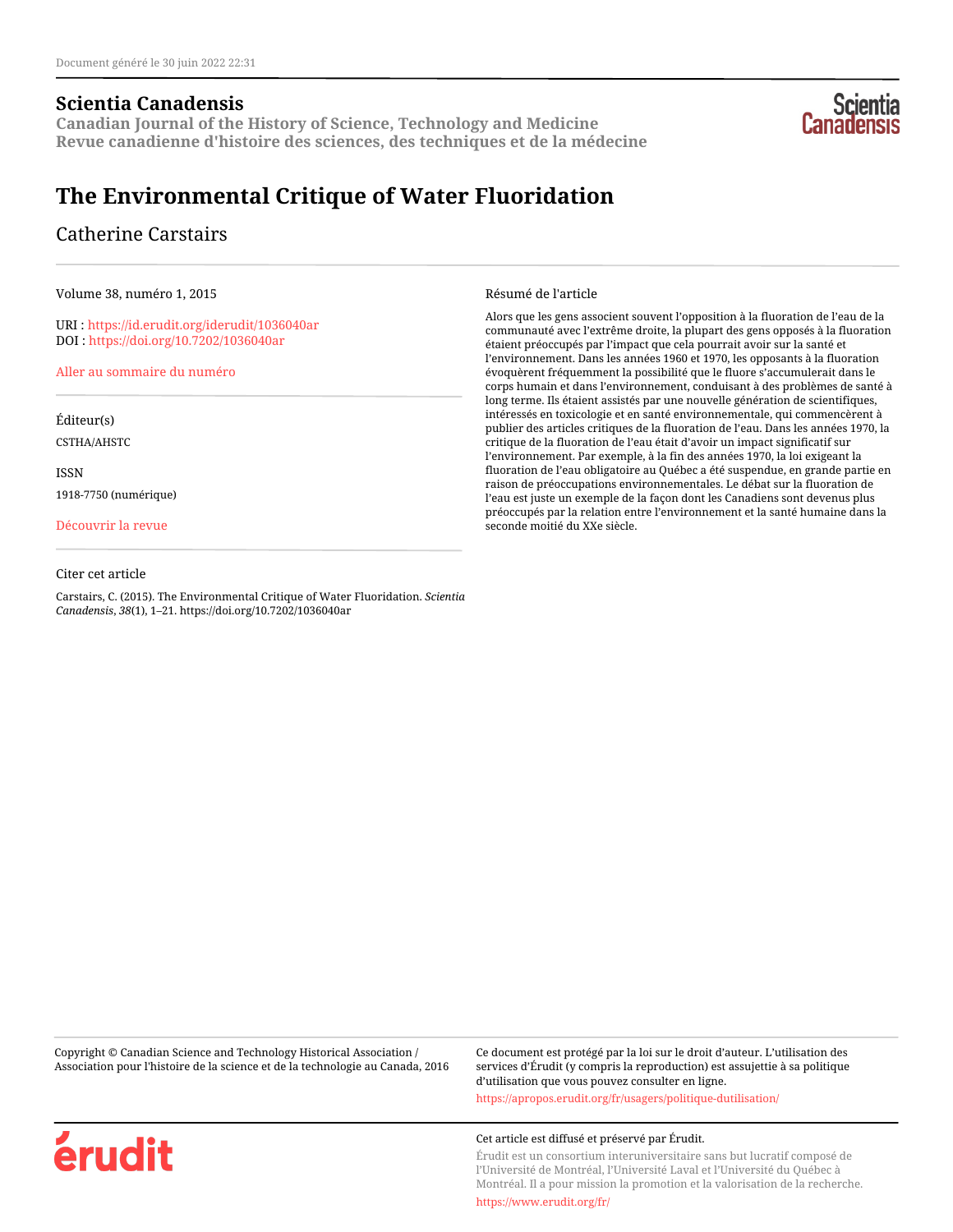# Catherine Carstairs

University of Guelph

**Abtract** : While people often associate the opposition to community water fluoridation with the extreme right, most people opposed to fluoridation were concerned about the impact that it might have on health and the environment. In the 1960s and 1970s, anti-fluoridationists frequently mentioned the possibility that fluoride would accumulate in our bodies and in our environment, leading to long-term health problems. They were assisted by a new generation of scientists, interested in toxicology and environmental health, who began publishing articles critical of water fluoridation. By the 1970s, the environmental critique of water fluoridation was having a significant impact. For example, in the late 1970s, the legislation mandating compulsory water fluoridation in Quebec was suspended, largely because of environmental concerns. The debate over water fluoridation is just one example of how Canadians became more concerned about the relationship between the environment and human health in the second half of the twentieth century.

**Résumé** : Alors que les gens associent souvent l'opposition à la fluoration de l'eau de la communauté avec l'extrême droite, la plupart des gens opposés à la fluoration étaient préoccupés par l'impact que cela pourrait avoir sur la santé et l'environnement. Dans les années 1960 et 1970, les opposants à la fluoration évoquèrent fréquemment la possibilité que le fluore s'accumulerait dans le corps humain et dans l'environnement, conduisant à des problèmes de santé à long terme. Ils étaient assistés par une nouvelle génération de scientifiques, intéressés en toxicologie et en santé environnementale, qui commencèrent à publier des articles critiques de la fluoration de l'eau. Dans les années 1970, la critique de la fluoration de l'eau était d'avoir un impact significatif sur l'environnement. Par exemple, à la fin des années 1970, la loi exigeant la fluoration de l'eau obligatoire au Québec a été suspendue, en grande partie en raison de préoccupations

<sup>&</sup>lt;sup>1</sup> This study was funded by a grant from the Social Science and Humanities Research Council of Canada. Elizabeth Gagnon provided research assistance. Many thanks to Carol Farkas who agreed to be interviewed and shared material with me.

*Scientia Canadensis* 38 (1) 2015: 1-21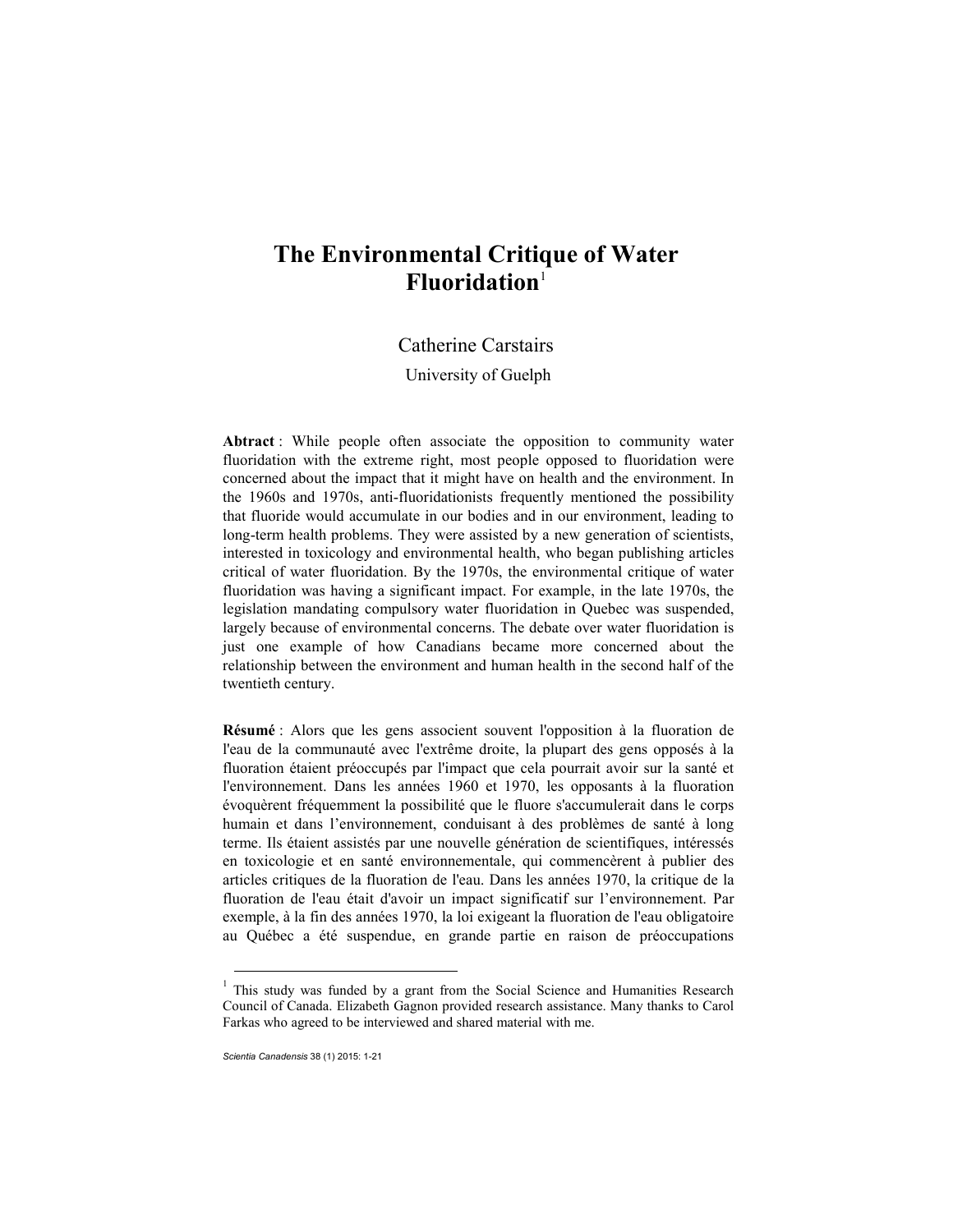environnementales. Le débat sur la fluoration de l'eau est juste un exemple de la façon dont les Canadiens sont devenus plus préoccupés par la relation entre l'environnement et la santé humaine dans la seconde moitié du XXe siècle.

In the early 1950s, a number of studies showed that adding small amounts of fluoride to municipal water supplies could make dramatic improvements in children's dental health. As a result, cities across North America (as well as some in Britain, Australia, and Europe) began debating whether or not to add fluorides to their water supply. The debate, as numerous historians have shown, quickly became extremely heated.<sup>2</sup> While contemporary supporters of water fluoridation often characterized their opponents as crazed anti-Communists who were worried that fluoride might be used for mass sabotage, historians have shown that most anti-fluoride activists were concerned that fluoride might have harmful

<sup>&</sup>lt;sup>2</sup> The US literature on the history of water fluoridation includes: Gregory Field, "Flushing Poisons from the Body Politic: The Fluoride Controversy and American Political Culture, 1955-65" in *The Sixties Revisited: Culture-Society-Politics*, eds. Jurgen Heideking, Jord Helbig and Anke Ortlepp (Heidelberg: Universitatsverlag, 2001), 469-485; Gretchen Reilly, "The Task is a Political One: The Promotion of Fluoridation" in *Silent Victories: The History and Practice of Public Health in Twentieth Century America*, eds. John W. Ward and Christian Warren (Oxford: Oxford University Press, 2007), 323-342; Gretchen Reilly, "'Not a So-Called Democracy': Anti-fluoridationists and the Fight over Drinking Water" in *The Politics of Healing: Histories of Alternative Medicine in Twentieth-Century North America*, ed. Robert D. Johnson (New York and London: Routledge, 2004), 131- 150; Gretchen Reilly, "'This Poisoning of Our Drinking Water': The American Fluoridation Controversy in Historical Context, 1950-1990," (PhD Dissertation, George Washington University, 2001); Brian Martin, *Scientific Knowledge in Controversy: The Social Dynamics of the Fluoridation Debate* (Albany: State University of New York Press, 1991); Christopher Sellers, "The Artificial Nature of Fluoridated Water: Between Nations, Knowledge and Material Flows," *Osiris 1*9 (2004): 182-200. The Canadian literature includes: Catherine Carstairs and Rachel Elder, "Expertise, ALCO Health and Popular Opinion: Debating Water Fluoridation, 1945-80," *Canadian Historical Review* 89, 3 (September 2008): 345-371; Catherine Carstairs, "Cities without Cavities: Democracy, Risk and Public Health," *Journal of Canadian Studies* 44, 2 (2010): 146-70. I've also published on the early scientific debates over water fluoridation. See: Catherine Carstairs, "Debating Water Fluoridation before Dr. Strangelove," *American Journal of Public Health* (forthcoming.) There is also an emerging literature on water fluoridation in Australia, New Zealand and Britain. See: Jill Wrapson, "Artificial Fluoridation of Public Water Supplies in New Zealand: 'Magic Bullet', Rat Poison or Communist Plot," *Health & History: Journal of the Australian and New Zealand Society for the History of Medicine* 7, 2 (2005): 17-29; Harry Akers, Suzette Porter and Rae Wear, "Water Fluoridation in Queensland, Why Not ? Timing, Circumstance and the Nature of 'The Fluoridation of Public Water Supplies Act (1963)'," *Health and History: Journal of the Australian and New Zealand Society for the History of Medicine* 7, 2 (2005): 30-55; Amy Whipple, "'Into Every Home, Into Every Body' Organicism and Anti-Statism in the British Anti-Fluoridation Movement, 1952-1960," *Twentieth Century British History* 21, 3 (2010): 330- 49.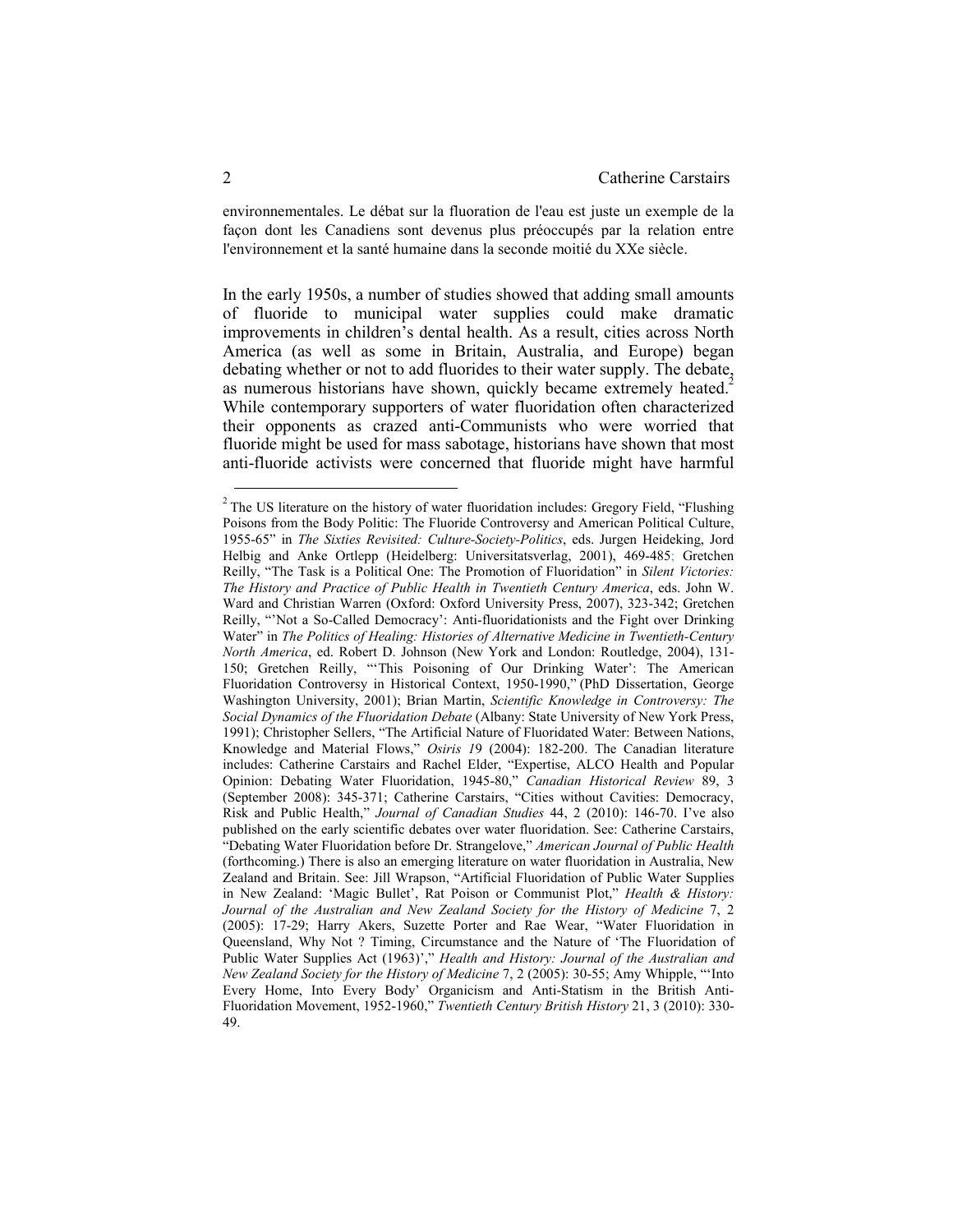effects on health. Others thought forcing them to consume a substance through the public water supply was a violation of civil liberties. Some believed it was a waste of public funds. As this paper will illustrate in detail, a significant number of anti-fluoride activists in Canada were also worried about food additives and pesticide use, and opposed fluoride because they because they believed fluoride could damage the environment and our health. By the 1960s and 1970s, anti-fluoridationists frequently mentioned the possibility that fluoride would accumulate in our bodies and in our environment, leading to long-term health problems. They were assisted by a new generation of scientists, interested in toxicology and environmental health, who began publishing articles critical of water fluoridation in environmental science and nutrition journals. By the 1970s, this critique resonated with Canadians, who were increasingly conscious of pollutants in our water, air and soil, becoming more skeptical of the ability of experts including doctors and scientists to keep us safe from harm and more fearful about the long-term health effects of the man-made chemicals that surrounded us.<sup>3</sup> The opposition to water fluoridation is just one example of how Canadians become more concerned about ecology, and especially about the relationship between the environment and human health, in second half of the twentieth century.

The fluoride debate was always a cross-border affair: Canadian dentists and public health officials paid careful attention to the studies that were being done in the United States, while American researchers were aware of the work being completed in Canada. Similarly, anti-fluoride material flowed across the border: anti-fluoridationists in Canada relied heavily on US publications. When Canadian scientists played a key role in developing the environmental critique of water fluoridation, their research was widely disseminated by anti-fluoridationists in the US. As a result, the debates were very similar on both sides of the border. This paper will focus on the Canadian side of the debate but it will also describe the US material that informed the Canadian debate. There was, of course, fluoride research and fluoride debates taking place outside of North America, but this paper will focus on the debates as they played out in Canada, which primarily drew on information from North America. It will focus on the

<sup>3</sup> The growing literature on the ecology movement in Canada includes: Joy Parr, *Sensing Changes: Technologies, Environments and the Everyday, 1953-2003* (Vancouver: University of British Columbia Press, 2010); Ryan O'Connor, *The First Green Wave: Pollution Probe and the Origins of Environmental Activism in Ontario* (Vancouver: UBC Press, 2015); Jennifer Read, "Let us Head the Voice of Youth': Laundry Detergents, Phosphates and the Emergence of the Environmental Movement in Ontario," *Journal of the Canadian Historical Association* 7 (1996): 227-50; Arn Keeling, "Urban Waste Sinks as a Natural Resource: The Case of the Fraser River," *Urban History Review/Revue d'Histoire Urbaine* 34, 1 (2005): 58-70.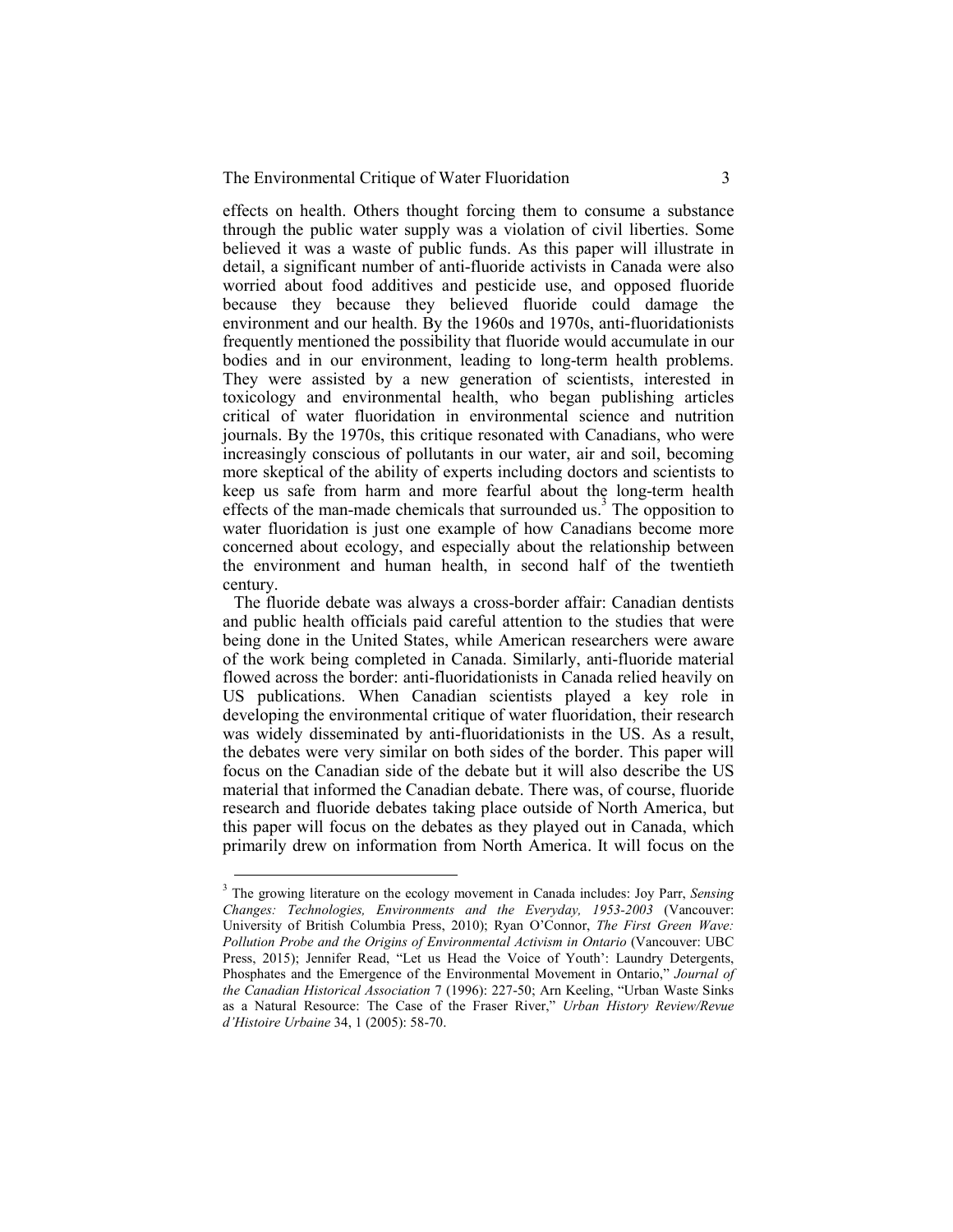environmental dimensions of these debates, as Rachel Elder and I have explored other reasons for opposition to fluoride in articles published elsewhere.**<sup>4</sup>**

### **The Fluoride Debate: The Early Years**

From the very beginning, Canadian anti-fluoridationists, who often belonged to organizations concerned about the growing use of pesticides and food additives, drew attention to the corporate interests behind water fluoridation, and to the problem of airborne fluoride pollution. As Amy Whipple and Gregory Field have argued for Britain and the United States respectively, opposition to water fluoridation was part of a larger "green" or organicist movement. **<sup>5</sup>** For example, in 1955, Lydia Arsens, a Social Credit MLA in British Columbia, condemned water fluoridation in the legislature: "Sodium fluoride…is a highly toxic substance which is a byproduct of the manufacture of Aluminum. It is a commonly used insecticide and vermin exterminator." Holding up a container of sodium fluoride purchased from a drug store, she noted the "POISON" label. The real cause of tooth decay, she asserted, was "our refined foods, our chemically bleached flour, our white sugar, candies" and "soft drinks." Her speech was circulated in pamphlet form by the Pure Food Guild (started by health food store owner, Edward Moxey), which was the most prominent group opposing fluoridation in Vancouver. The speech also referred to an Oregon rancher who had recently filed suit for more than \$200,000 against the Vancouver Washington plant of the Aluminum Company of America. Two years previously, the courts had awarded him \$60,000 because the company was dumping between 1000-7000 pounds of fluorides each month into the Columbia River, causing damage to grass and forage and killing some of his cattle.<sup> $\degree$ </sup>

Indeed, at the same time that North American research showed that fluorides might have a beneficial impact on dental health, other fluoride research emphasized the danger fluorides posed to human health in industrial settings. Fluorides, especially those released as part of aluminum, steel and fertilizer manufacturing were long known to have a deleterious impact on plant and animal life. In the 1930s, the world's leading expert on fluoride and human health was Kaj Roholm, an Assistant Physician with the Inspectorate of Factories and Workshops in Copenhagen. His studies of cryolite, a rare mineral used in glass and

 4 Carstairs and Elder, "Expertise, Health and Popular Opinion"; Carstairs, "Cities Without Cavities."

<sup>&</sup>lt;sup>5</sup> Whipple, "'Into Every Home'"; Field, "Flushing Poisons from the Body Politic."

<sup>&</sup>lt;sup>6</sup> "Except on 'Fluoridation of Water' taken from a Speech made by Mrs. Lydia Arsens MLA in BC Legislature February 22, 1955" reprinted by the Pure Food Guild of BC. File 1, Box 35-E-4, Series S483, Vancouver City Archives.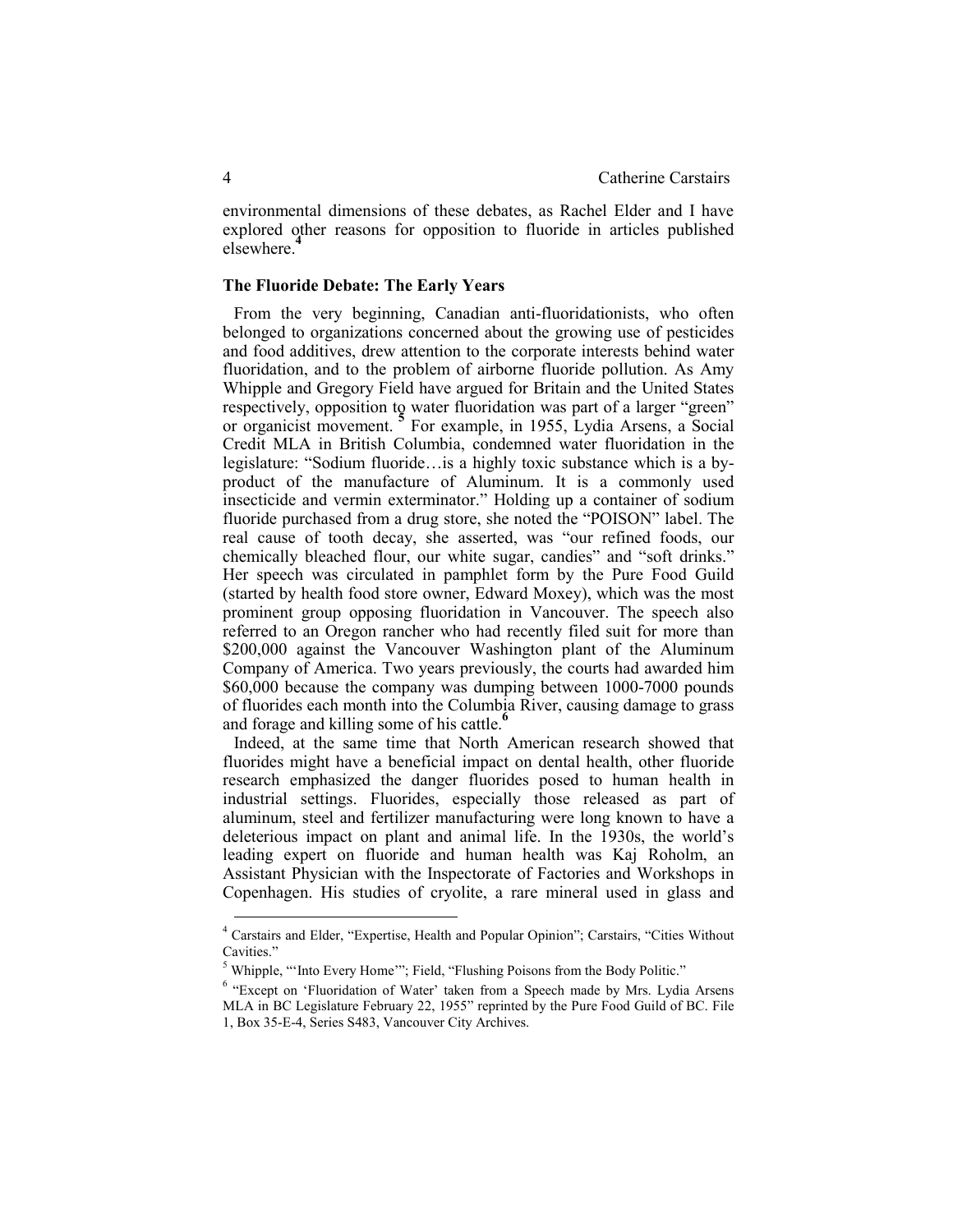aluminum production, which contains large amount of fluoride, found that workers had digestive problems as well as severe osteosclerosis.<sup>7</sup> In a subsequent publication, Roholm argued that the Meuse fog, which descended on the Meuse Valley of Belgian and killed sixty people in 1930, was caused by fluoride. $\degree$ 

Fluoride would be implicated in other air pollution disasters as well. In the fall of 1948, a heavy fog covered much of the Northeastern US, especially the city of Donora, approximately 30 miles south of Pittsburgh. The fog led to widespread respiratory illness and the death rate for the city temporarily spiked. A US Public Health Service study suggested that sulfur dioxide, its oxidation products and non-specific particulate matter, were to blame for the illness and deaths. But at least one study suggested that fluorides might be the cause.<sup>9</sup> Scientists also recognized the damage that airborne fluorides did to surrounding crops and especially to the animals that grazed upon them.<sup>10</sup> In the 1940s and 50s, as the number of industries using fluorinated chemicals increased, there were a growing number of reports of fluorosis (a chronic disease caused by excessive fluoride consumption) among sheep, cattle and other animals.<sup>1</sup> Researchers also worried about the impact of pesticides containing fluorides, which had come into use in the  $1930s$ , on human health.<sup>12</sup> But this literature had little impact on the water fluoridation debate: the doctors and dentists who promoted fluoride relied on studies done by the US Public Health Service in the 1930s, 40s and 50s to argue that fluoride had been proven to be safe.<sup>13</sup> And, for the most part, anti-fluoridationists

<sup>7</sup> Kaj Roholm, *Fluorine Intoxication* (Copenhagen: NYT Nordisk Forlag, 1937), 138 and 144. Frank McClure, *The Search and the Victory*, 47-52.

<sup>&</sup>lt;sup>8</sup> Kaj Roholm, "The Fog Disaster in the Meuse Valley 1930: A Fluorine Intoxication," *Journal of Industrial Hygiene and Toxicology* 19 (1937): 126-137.

<sup>&</sup>lt;sup>9</sup> Harry Heinman, "Effects of Air Pollution on Health" in World Health Organization ed. *Air Pollution* (Geneva: World Health Organization, 1961), 159-220.

<sup>&</sup>lt;sup>10</sup> D.R. Adamas, J.W. Hendrix and HG Applegate "Atmospheric Pollution, Relationships among Exposure Periods, Foliar Burn, and Fluorine Content of Plants Exposed to Hydrogen Fluoride," *Journal of Agricultural and Food Chemistry* 5, 2 (1957), 108-116; A.G. Hill, L.G. Transtrum, M.R. Pack and W.S. Winters "Air Pollution with Relation to Agronomic Crops VI: An Investigation of the 'Hidden Injury' of Fluoride Damage to Plants," *Agronomy Journal* 50, 9 (1958): 562-5.

<sup>&</sup>lt;sup>11</sup> Leonard Weinstein and Alan Davidson, *Fluorides in the Environment: Effects on Plants and Animals* (Oxon, UK: CABI Publishing, 2004), 71-2.

<sup>&</sup>lt;sup>12</sup> Fluorinated pesticides first came on the market in 1933. James Whorton, *Before Silent Spring: Pesticides and Public Health in Pre-DDT America* (Princeton: Princeton University Press, 1974), 214. W.B. White, "Poisonous Spray Residues on Vegetables" *Industrial and Engineering Chemistry* 25, 6 (June 1933), 621-3.

<sup>13</sup> Many of these studies were compiled in: Forest Ray Moulton, ed., *Dental Caries and Fluorine* (Washington: American Association for the Advancement of Science, 1946).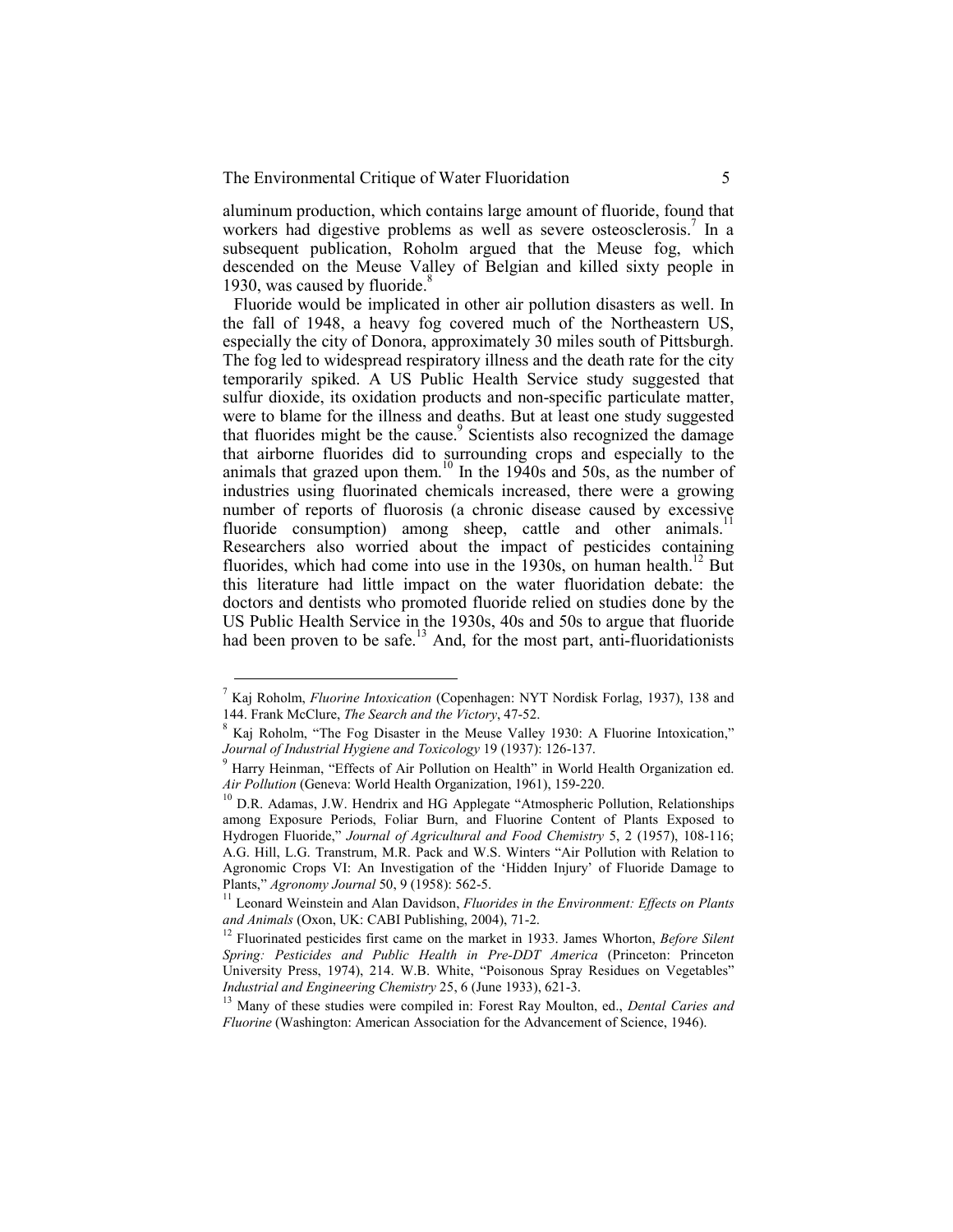in Canada argued that fluoridation was a violation of civil liberties, that there were better ways of diminishing tooth decay, and that some people might suffer health problems through consuming fluoride.

Most Canadians were likely unaware of the industrial hazards of fluorides but a small number of ecologically-minded citizens were beginning to pay attention to the environmental movement that was emerging south of the border.<sup>14</sup> The publication of science journalist Rachel Carson's *Silent Spring* (1962) marked a turning point in the development of the modern North American environmental movement but even before that, as numerous environmental historians have shown, there was a growing number of people in the US in the 1940s and 50s who were critical of excessive pesticide use, disturbed by the growing problem of industrial pollution and cognizant of the connections between the environment and health.<sup>15</sup> One of the first American books to draw attention to the problem of fluoride pollution was Leonard Wickenden's *Our Daily Poison: The Effects of DDT, Fluorides, Hormones and Other Poisons on Modern Man* (1955). Wickenden, the author of the organicgardening books *Make Friends with Your Land* (1949), and *Gardening with Nature (1954)* was a chemist by training.<sup>16</sup> *Our Daily Poison* drew on the hearings of the US House Select Committee to Investigate the Use of Chemicals in Food and Cosmetics (the Delaney Committee), which had met in 1950-52 to determine the impact of growing chemical use on the health and welfare of the United States. As part of their investigation, they produced a separate report on water fluoridation that concluded that too much was unknown about the long-term safety of fluoridation and cautioned that too many chemicals were being added to the food and water supply.<sup>17</sup> Wickenden argued that the benefits of fluoride were less than they appeared to be and that the possibility of harm was much

<sup>&</sup>lt;sup>14</sup> O'Connor has argued that the environmental movement in Canada started much later than the American movement. See O'Connor, *The First Green Wave*, 3.

<sup>&</sup>lt;sup>15</sup> Robert Gotleib, *Forcing the Spring: The Transformation of the American Environmental Movement* (Washington DC: Island Press, 1993); Donald Worster, *Nature's Economy: A History of Ecological Ideas* (Cambridge: Cambridge University Press, 1994); Samuel Hays, *Beauty, Health and Permanence: Environmental Politics in the United States, 1955- 1985* (Cambridge: Cambridge University Press, 1987); Linda Nash, *Inescapable Ecologies. A History of Environment, Disease and Knowledge* (Berkeley: University of California Press, 2006); Fairfield Osborn, *Our Plundered Planet* (Boston: Little, Brown and Company, 1948).

<sup>16</sup> Leonard Wickenden, *Making Friends with Your Land: A Chemist Looks at Organiculture* (New York; Devin-Adair, 1949); Leonard Wickenden, *Gardening with Nature: How to Grow your Own Vegetables, Fruits and Flowers through Organic Methods* (New York: Devin-Adair, 1954).

<sup>&</sup>lt;sup>17</sup> US Congress, House Committee to Investigate the Use of Chemicals in Foods and Cosmetics, *Report Pursuant to H. Res 74 82d Cong, 1st Session, Fluoridation of Public Drinking Water* (Washington, 1952).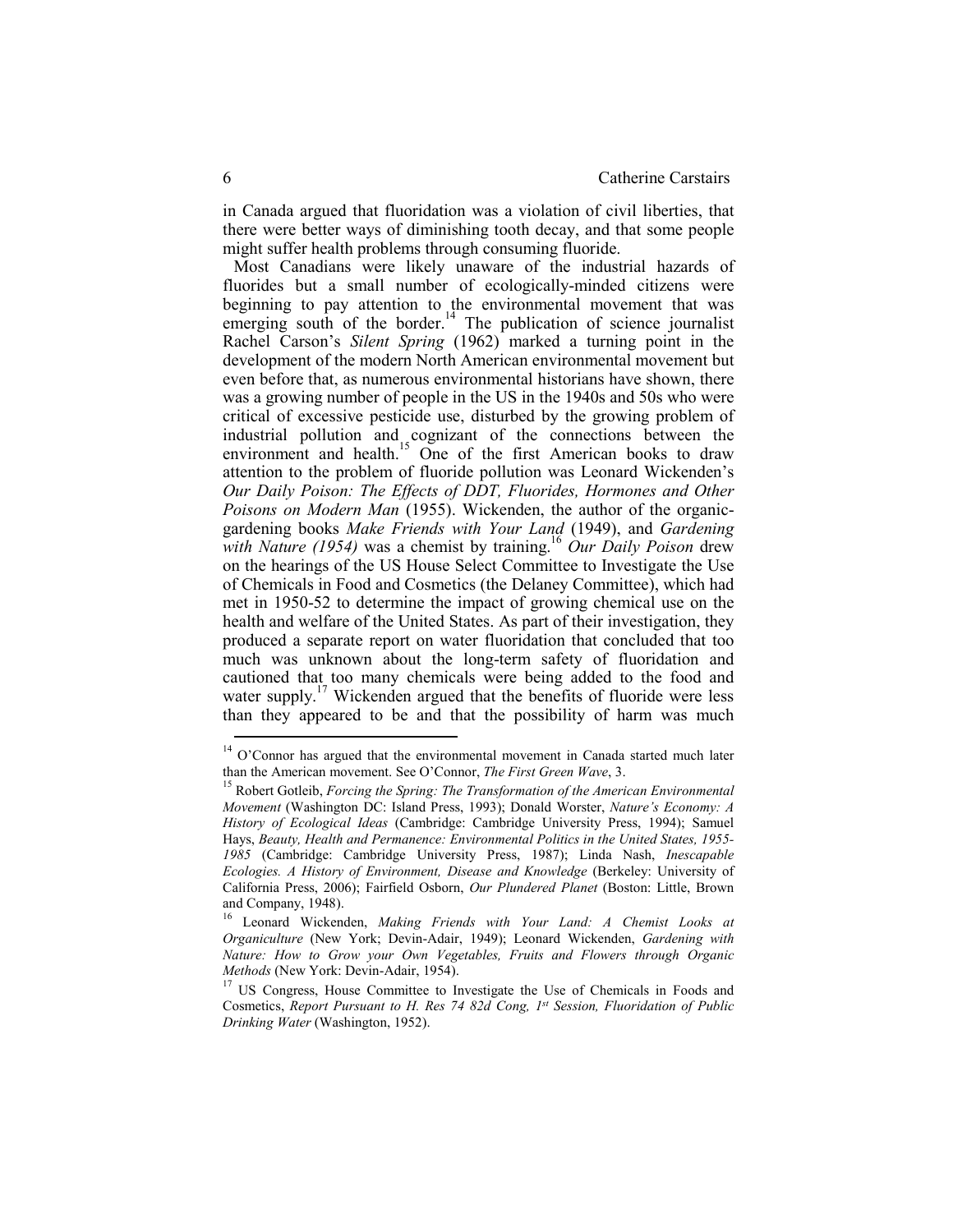greater. He warned that something perfidious was going on behind the scenes in the fluoride debate: prominent scientists were being abused and the report of the Delaney committee on fluoridation was being ignored. He noted that most of the fluorides being produced for water fluoridation were being produced by the aluminum and chemical fertilizer industry.<sup>1</sup>

Wickenden's critique of fluoride was part of a much larger and more sustained argument against changes that were taking place in agriculture and food production. Wickenden argued that the use of DDT had led to a hepatitis epidemic in the US and that the more DDT and other chemicals were used, the more pests proliferated. Another chapter condemned the dangers in cosmetics including permanent hair dyes, lacquer pads and hormones in face creams. He criticized the use of stilbestrol (DES) in the poultry industry, condemned the milling of bread and urged people to begin growing their own organic vegetables.<sup>19</sup> Indeed, as Wickenden's critique suggests, there were close links between the growing health food movement and anti-fluoridation agitation. Anti-fluoridation campaigns were often led by health food storeowners in both the US and Canada and American health food magazines such as *Let's Live* and *Natural Food and Farming* frequently ran anti-fluoridation articles in the 1950s.<sup>2</sup>

Another ecologically-minded fluoride opponent in the United States was Jonathan Forman, who, as an allergist was conscious of the impact of the environment on health.<sup>21</sup> Forman wrote a much-circulated piece of antifluoridation literature for *The Land* in 1953. *The Land* was the newsletter of Friends of the Land, a prominent ecology group supported by early American environmentalists such as Paul Sears and Aldo Leopold. Historian Randal Beeman argues that the Friends of the Land shows that an ecological critique was developing as early as the 1930s and that agricultural reformers played a large role in developing and circulating these ideas.**22** Forman warned that: "Fluorine and its salts are strong poisons" and cautioned that fluorine compounds were being widely used in "dyes, plastics, pharmaceuticals, tanning agents, metal fluxes, fumigants, insecticides, fungicides, germicides, fire extinguishers,

 $\ddot{\phantom{a}}$ 

<sup>18</sup> Leonard Wickenden, *Our Daily Poison: The Effects of DDT, Fluorides, Hormones and Other Poisons on Modern Man* (New York: The Devin Adair Company, 1956)*.* Book was first printed by Devin-Adair in 1955.

<sup>19</sup> Wickenden, *Our Daily Poison*.

<sup>20</sup> Max Ginns, "Figures Disprove Claim that Fluoridation Cuts Tooth Decay," *Let's Live* 24, 5 (May 1956), 3; James Rorty, "Fluorine - The Case Against," *Natural Food and Farming* 3, 1 (April 1956), np. Both in Cornell University Archives, Papers of Clive McCay, Box 14 File Beverages 1956.

<sup>21</sup> Gregory Mittman, *Breathing Space: How Allergies Shaped Our Lives and Landscapes* (New Haven: Yale University Press, 2007).

 $22$  Randal Beeman, "Friends of the Land and the Rise of Environmentalism, 1940-1954," *Journal of Agricultural and Environmental Ethics* 8, 1 (1995), 1-16.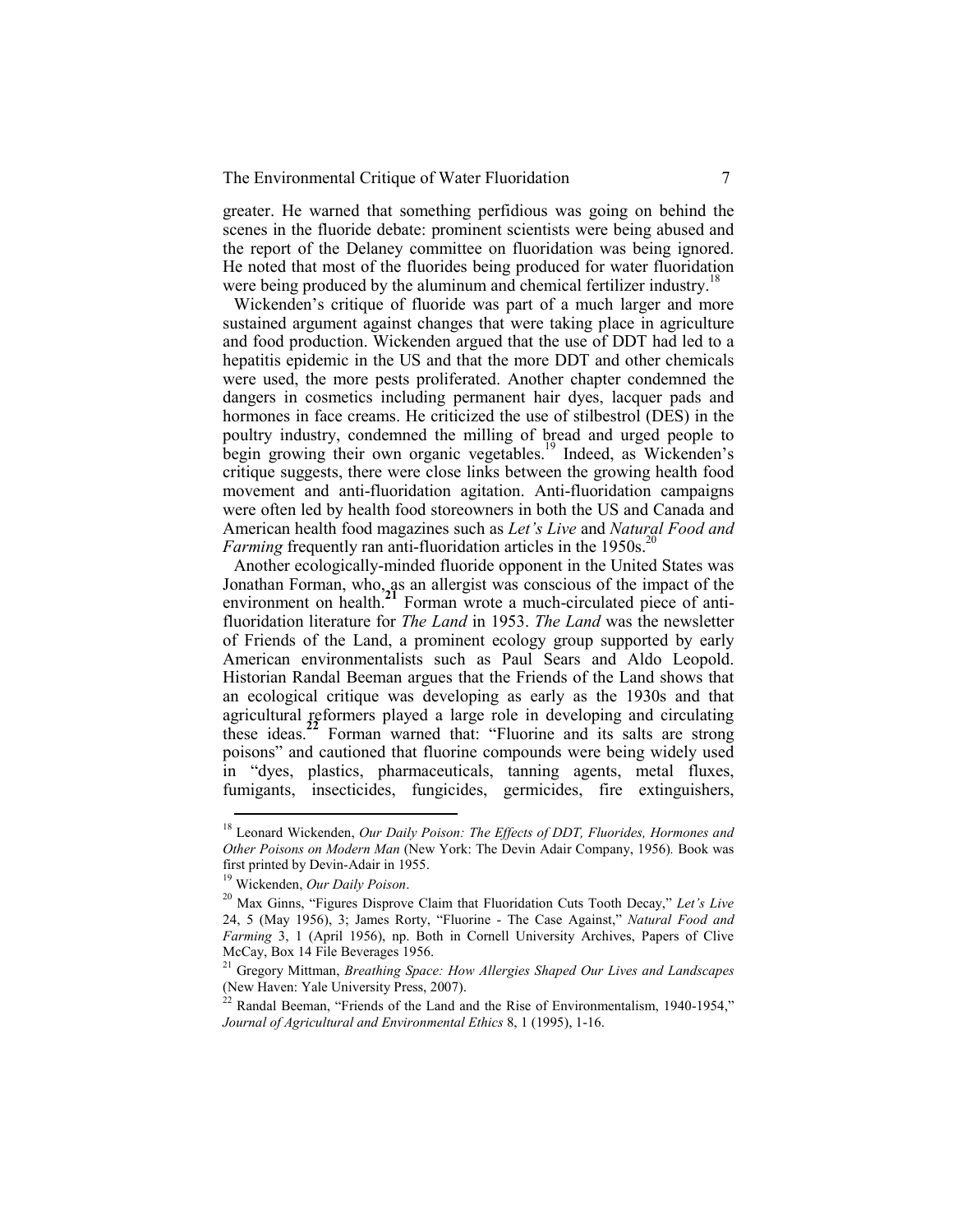solvents, fire-proofing compounds, and heat transfer media." (Fluoride is the ionized version of fluorine, but fluorine is highly reactive, so it always exists in the form of fluoride. In the 1950s and 60s, commentators often used the term fluorine.) He argued that fluoride accumulated in bones, leading to hypercalcification and brittleness. He suggested that too much fluoride led to baldness in young men, dysmenorrhea in women as well as thyroid problems and liver damage.<sup>2</sup>

Dr. George Waldbott, who would emerge as the most influential fluoridation opponent, was also an allergist by training. Walbott was born and trained in Germany, but moved the United States shortly after completing his medical degree.<sup>24</sup> Initially, Waldbott focused his opposition to water fluoridation on the possibility of fluoride allergy or fluoride intolerance. He believed that some people were particularly sensitive to the effects of fluoride, and published work showing that fluoride-sensitive patients recovered rapidly when switched to a supply of distilled water. Their symptoms returned if they went back to drinking fluoridated water.<sup>25</sup> He believed that fluoride, even at the relatively low dose of 1 ppm might not be safe for everyone. In 1955, he and his wife started the *National Fluoridation News*, an anti-fluoridation periodical that was widely read by fluoridation opponents across North America. From the very beginning, *National Fluoridation News* also drew attention to incidents of air-borne fluoride damage. In 1955, for example, they cited a case in Oregon where the Martin family was awarded \$38,292 after claiming that they suffered fluorosis after eating vegetables from their property that were contaminated by fluoride fumes by the nearby Troutdale Aluminum Plant.<sup>26</sup> That said, most issues of the newspaper focused on errors in the pro-fluoridation research, reported on the harms caused by fluoride, emphasized that doctors and dentists who opposed fluoridation were being prevented from speaking out and followed fluoridation developments in the US and abroad.

In 1957, Waldbott and a fellow physician, Frederick Exner, a Seattle radiologist, published *The Fluoride Experiment*, the first book entirely devoted to making the case against water fluoridation. They each took responsibility for separate chapters, while the book was edited and given a powerful introduction by James Rorty who had published anti-fluoridation

<sup>&</sup>lt;sup>23</sup>Jonathan Forman, "Fluorine on Tap: The Case Against It," *The Land* (Spring 1953), in University of Albany Archives, James Joseph Delaney Papers Folder 24, Box 1; Randal Beeman, Ibid.

<sup>&</sup>lt;sup>24</sup> "George L. Waldbott Papers, 1930-1989,"

http://scua.library.umass.edu/umarmot/waldbott-george-l-1898, accessed 20 May 2015.

<sup>25</sup> George Waldbott, "Incipient Fluorine Intoxication from Drinking Water," *Acta Medica Scandianvica* 156, 3 (December 1956): 157-68.

<sup>26</sup> "Alcoa guilty of Damage to Family," *National Fluoridation News*, Nov-Dec 1955, 2.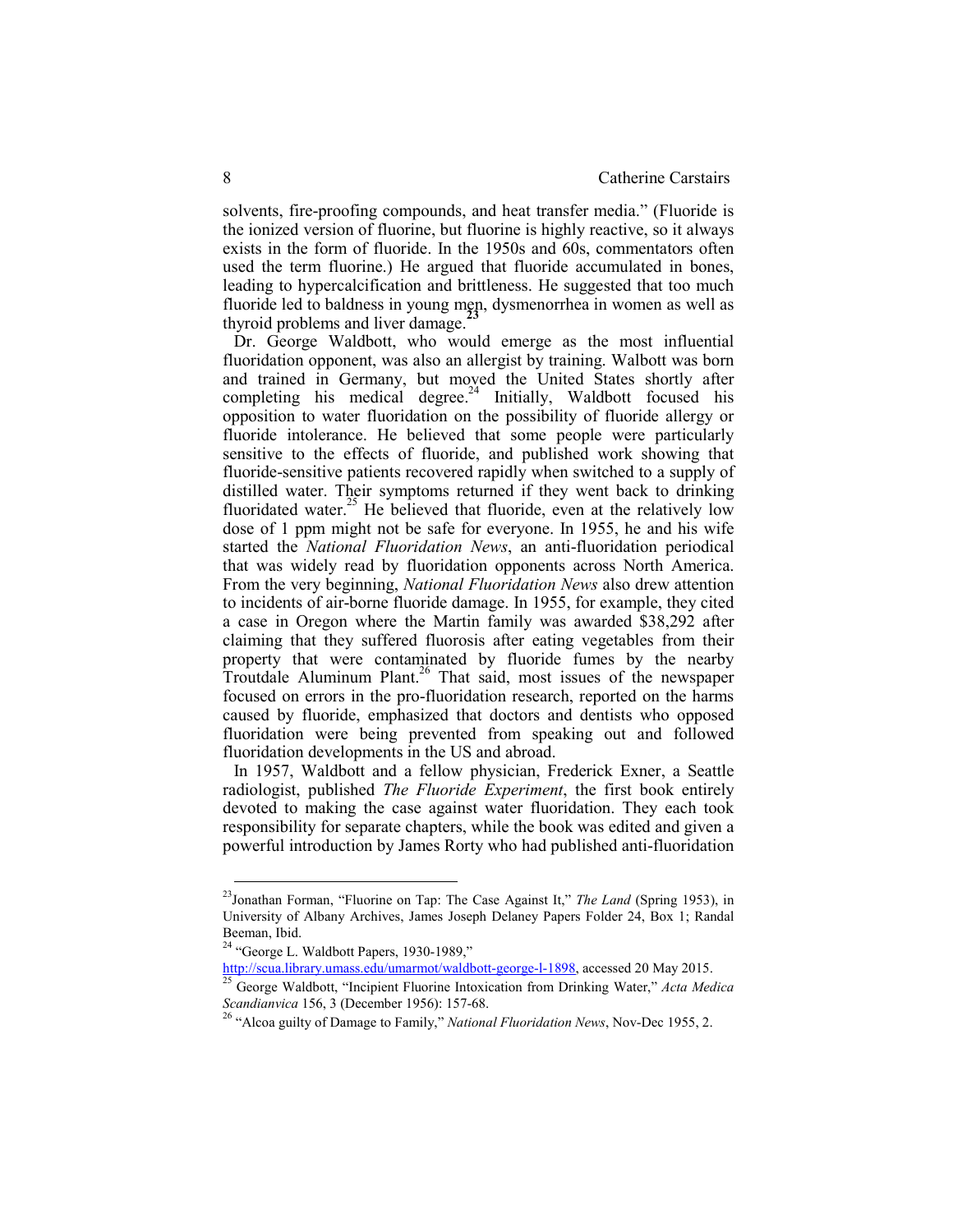articles in *Harper's Magazine* and the *Freeman*. Rorty was a muckraking journalist with a strong interest, in food and nutrition and a deep skepticism about big business.<sup>27</sup> Foreshadowing a more detailed environmental critique that would emerge in the 1960s, *The Fluoridation Experiment* argued that North Americans were consuming fluorides from a variety of different sources – water, food and air, and that there was a very real possibility of consuming too much fluoride. They pointed out that fluoride was listed as a poison under the Pure Food and Drug Act and that food processing multiplied the amount of fluoride in foods.<sup>28</sup> Exner revealed that the "countryside around aluminum and fertilizer plants is devastated by fluoride fumes to the extent that millions of damages have been paid."<sup>29</sup> Exner also argued that Gerald Cox, the first person to suggest adding fluoride to water supplies in 1939, was then working for the Mellon Institute, a private research institute funded by the late Andrew Mellon, the founder of the Aluminum Corporation of America  $(ALCOA).$ <sup>30</sup> (Anti-fluoride campaigners frequently took note of this fact. They also pointed out that Oscar Ewing, who headed the Public Health Service as part of his responsibilities as Administrator of the Federal Security Agency had previously served as a counsel to ALCOA.)<sup>31</sup> In fact, there is little evidence that ALCOA or other aluminum companies promoted fluoridation or that they made much money from fluoride production.<sup>32</sup> *The Fluoridation Experiment* was widely available and it became an important source for many local anti-fluoridation campaigns. While Exner and Waldbott were Americans, they had an important impact on Canadian fluoridation debates as well. Both travelled frequently to Canada to speak to anti-fluoridation groups, and both submitted briefs to the Ontario Royal Commission on fluoridation.<sup>3</sup>

 $\ddot{\phantom{a}}$ 

<sup>27</sup> James Rorty, "The Truth about Fluoridation," *The Freeman*, June 29, 1953, 697-700; James Rorty, "Go Slow on Fluoridation," *Harper's Magazine*, February 1953, 66-70. One year earlier Rorty and physician Philip Norman had published *Tomorrow's Food* (New York: Devin Adair Company, 1956) arguing that the food processing industry was destroying the healthfulness of American foods.

<sup>28</sup> F.B. Exner and G.L. Waldbott, *The American Fluoridation Experiment* (New York: Devin-Adair, 1957), 20-1.

 $^{29}$  Ibid., 120.

<sup>30</sup> Ibid., 121.

<sup>31</sup> William Guy Carr, *The Devil's Poison: The Truth about Fluorine* (Willowdale, ON: National Federation of Christian Laymen, c.1956) in City of Calgary Archives, Series IV, Board of Commissioners.

<sup>&</sup>lt;sup>32</sup> Carstairs and Elder, "Expertise, Health, and Popular Opinion", 365.

 $33$  Brief #2 and Brief #88, Royal Commission, Royal Commission Appointed to Inquire into and Report Upon the Fluoridation of Municipal Water Supplies, Archives of Ontario, RG 18-140, Container 3.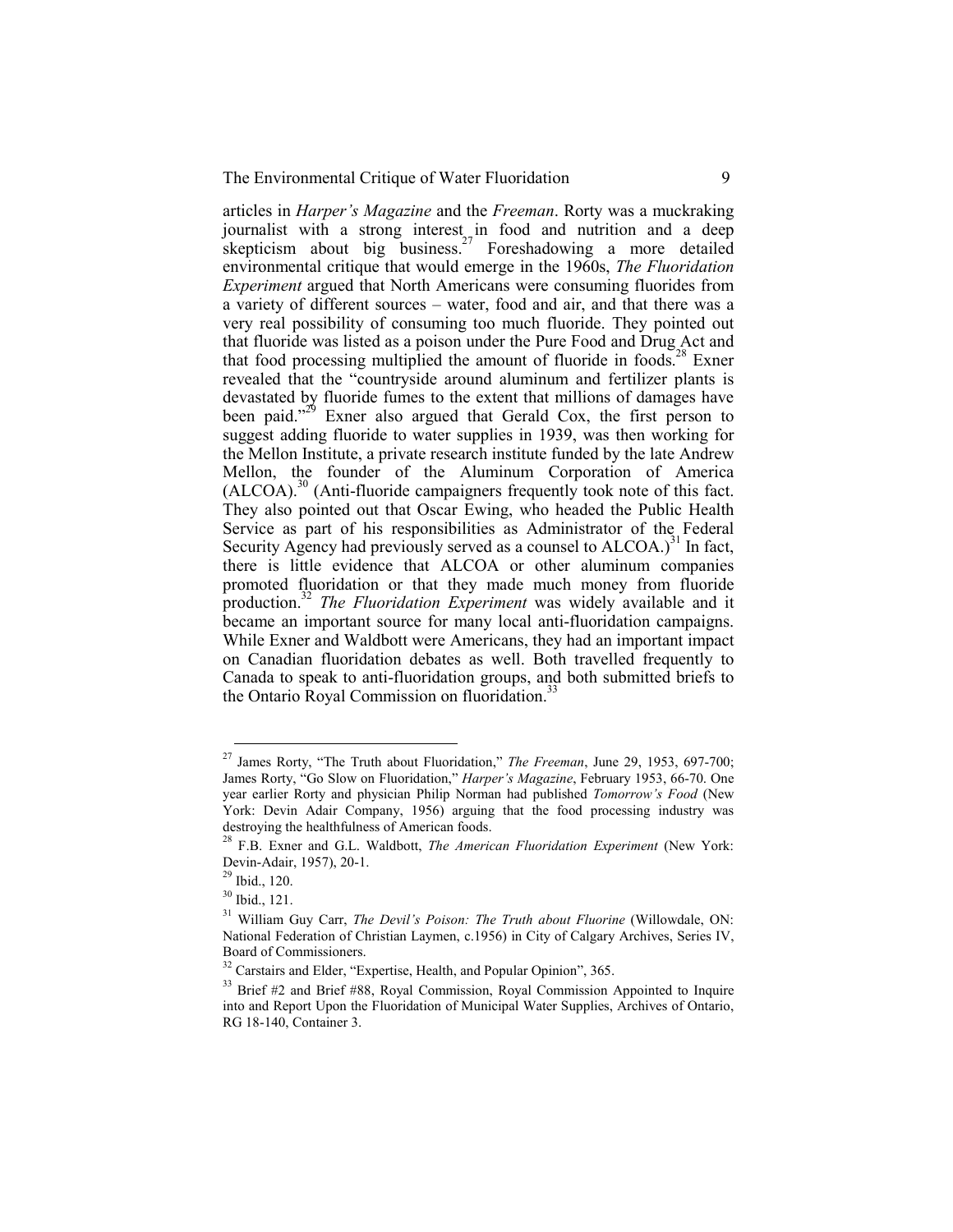While fluoridationists delighted in pointing out that fluoridation was a convenient way for ALCOA to get rid of a toxic waste product and paid some attention to the problem of air-borne fluoride pollution, the potentially negative health effects of fluorides were the primary concern of anti-fluoridationists and their leaders in the 1950s and 1960s. Occasionally, the health effects were cast in ecological terms: there was an acknowledgement that water fluoridation would increase exposure to fluorides, and they often compared fluoridation to DDT and food additives. But more often, anti-fluoridationists argued that the fluoride would cause specific ailments such as heart, kidney or bone disease, without making mention of the accumulation of fluoride in the body. Instead, anti-fluoridationists argued that there were other, more natural ways of preventing tooth decay like eating fewer refined foods or forbidding children from eating candy or drinking soft drinks. When the Ontario Royal Commission on Fluoridation (1959-1961) solicited the opinion of members of the public, only six of the seventy-one briefs opposed to fluoridation mentioned that fluoride was a toxic waste product produced by the aluminum and fertilizer industries. Clarence Boyle, a frequent writer of anti-fluoridation letters to Toronto newspapers claimed, "Water fluoridation is a high pressure scheme to sell sodium fluoride and the machinery with which to use it….Sodium fluoride is a by-product of the aluminum, fertilizers, and steel industries. It is very difficult to dispose of because of its poisonous nature."<sup>34</sup> Only two briefs mentioned the environment. Agnes Smith of Ottawa cautioned, "We are already getting too many poisons in our foods in form of sprays on fruit, insecticides, and additives and preservatives."<sup>35</sup> Most people argued that fluoridation was forcing them to take a medicine against their will and that it would have harmful long-term effects on health: it would lead to severely stained and disfigured teeth, it would accumulate in and weaken the bones of the elderly, it would lead to digestive disorders, heart disease and disabled infants.

#### **The Emergence of a Stronger Environmental Critique**

Environmental arguments against fluoride would begin to assume a more prominent role in anti-fluoridation debates in the 1960s, thanks in part to work being done by scientists John Marier, Dyson Rose and Marcel Boulet at the National Research Council of Canada. Their first

<sup>&</sup>lt;sup>34</sup> Brief #20, Royal Commission, Royal Commission Appointed to Inquire into and Report Upon the Fluoridation of Municipal Water Supplies, Archives of Ontario, RG 18-140, Container 3.

<sup>&</sup>lt;sup>35</sup> Brief #52, Royal Commission Royal Commission Appointed to Inquire into and Report Upon the Fluoridation of Municipal Water Supplies, Archives of Ontario, RG 18-140, Container 3.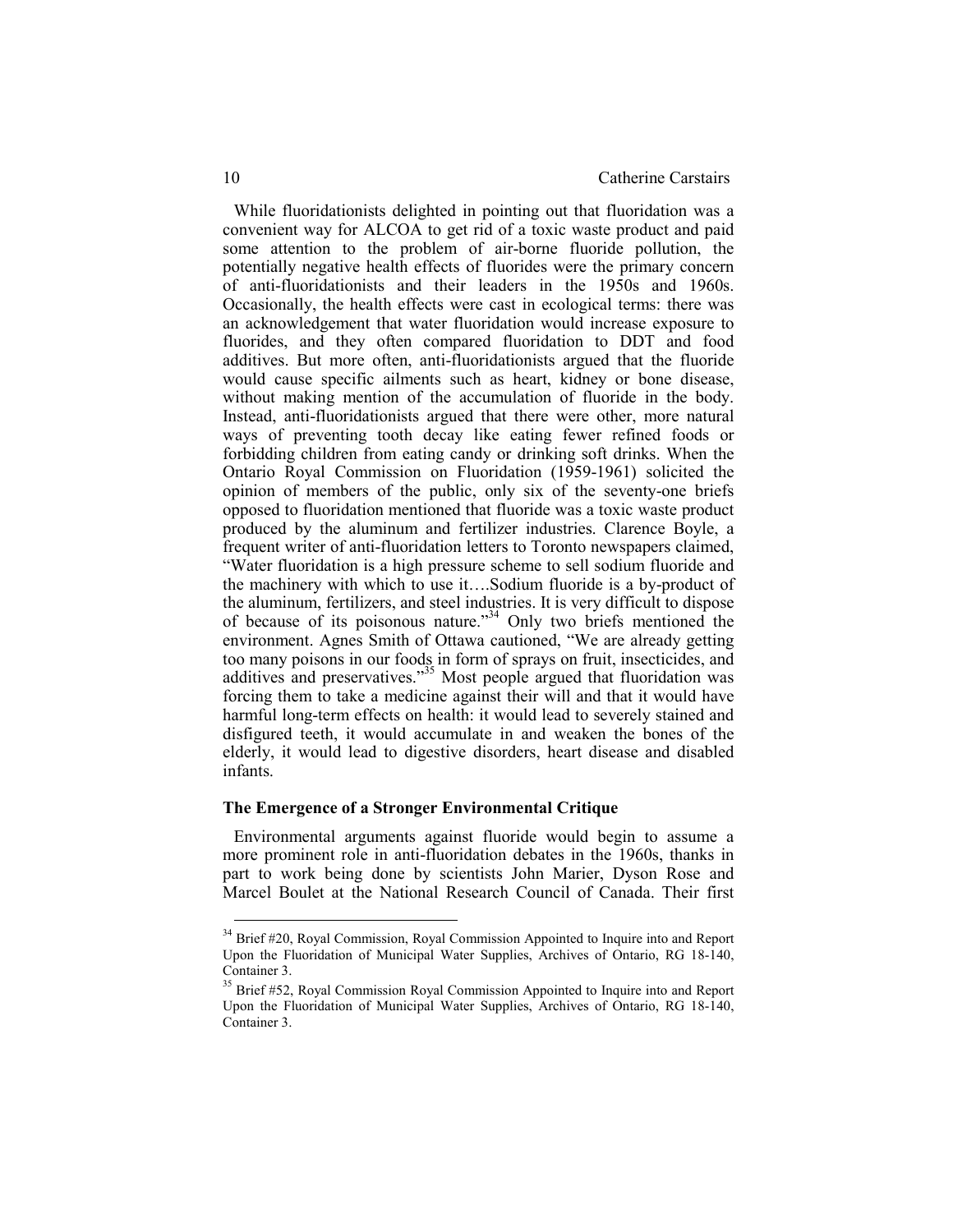article, published in the *Archives of Environmental Health* in 1963, suggested that researchers should pay more attention to the effect of minerals such as magnesium and calcium, which could reduce the amount of fluoride accumulated in bone. They also expressed concerned about the impact of dietary deficiencies on fluoride accumulation, and urged scientists to re-consider the possibility of adding fluoride to milk instead of water.<sup>36</sup> This article received widespread media attention when John Lears, the science editor of the high-brow American publication *Saturday Review*, used it as a centerpiece for his anti-fluoridation article in January 1964.<sup>37</sup> A 1966 article in the *Journal of Food Science* by Marier and Rose cautioned that the use of fluoridated water in food processing would increase the fluoride content of foods and vegetables. They noted that people drank widely varying amounts of liquids and that total fluoride consumption might vary considerably depending on whether or not they worked outside or suffered from polydipsia (excessive thirst.)<sup>38</sup> In 1971, they authored a small booklet entitled *Environmental Fluoride* for the National Research Council (Canada) that reviewed the existing literature on fluoride, its presence in the environment, and its effects on animals and man. It concluded that: "Modern man is probably exposed to more environmental fluoride than was heretofore suspected and consideration must be given to the total ingestion from various sources" and emphasized that more research was needed on the symptoms of chronic fluoride intoxication.<sup>39</sup> A second report, six years later, significantly expanded this study, and argued that fluoride pollution was a serious environmental problem with possible implications for human health, and especially for people living in communities with artificial water fluoridation.<sup>4</sup>

In the meantime, the problem of fluoride pollution was beginning to attract media attention. A key moment in the development of the Canadian environmental movement was the airing of three documentaries produced for the CBC by producer Larry Gosnell. The first and most successful of these documentaries, *Air of Death*, focused on fluoride pollution. *Air of Death* was broadcast in a prime slot in a Sunday evening in October 1967. It attracted an audience of 1.5 million and received

<sup>&</sup>lt;sup>36</sup> J.R. Marier, Dyson Rose and Marcel Boulet, "Accumulation of skeletal fluoride and its implications,"*Archives of Environmental Health* 6 (1963): 664-671.

<sup>&</sup>lt;sup>37</sup> John Lear, "Documenting the Case Against Fluoridation," Saturday Review, January 4, 1964, 85-92.

<sup>&</sup>lt;sup>38</sup> J.R. Marier and Dyson Rose, "The Fluoride Content of Some Foods and Beverages – a Brief Survey Using a Modified Zr-SPADNS Method," *Journal of Food Science* 31 (1966): 941-6.

<sup>39</sup> J.R. Marier and Dyson Rose, *Environmental Fluoride* (Ottawa: National Research Council of Canada, 1971), 28.

<sup>40</sup> Dyson Rose and J. R. Marier, *Environmental Fluoride* (Ottawa: National Research Council of Canada, 1977).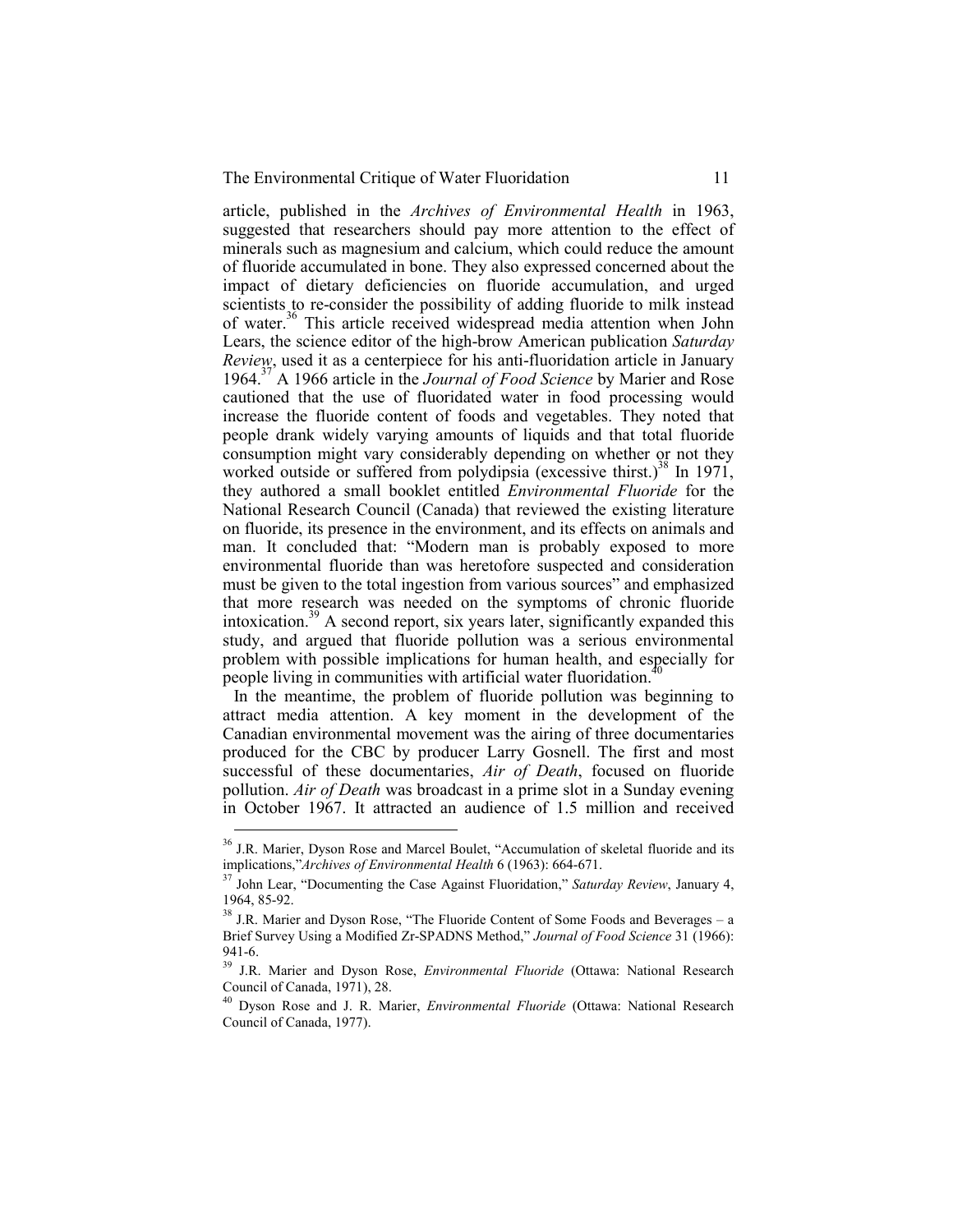enthusiastic press reviews.<sup>41</sup> It also played a role in launching one of Canada's most successful environmental groups, Pollution Probe, when Gosnell screened it at the University of Toronto in 1969.<sup>42</sup> As the narrator, Stanley Burke put it, deliberately echoing the first chapter of Rachel Carson's *Silent Spring*, "Something mysterious burned the peppers, burned the fruit, dwarfed and shriveled the grains, damaged everything that grew. Something in the air destroyed the crops."<sup>43</sup> Burke interviewed farmers who claimed that their fruit trees had stopped producing, plants had burn marks, or were smaller than ever before. When cattle began suffering from damaged teeth and swollen joints, veterinarians identified the problem as fluoride pollution. The Ontario Federation of Agriculture began to lobby on behalf of the farms in the region, while local citizens formed the "Air Pollution Committee for Moulton and Sherbrooke Townships." The documentary revealed that the owners of the plant, the Electric Reduction Company (ERCO), began paying damages to the farmers in 1966 to compensate them for the damage to their livestock.

Some of the most frightening evidence concerned the health of the farmers themselves. One walked with a visible limp, another complained of achy joints. The producers interviewed Waldbott who claimed that people in the region were suffering from fluoride poisoning, and that they would be endangering their lives if they continued to live on the land. The Minister of Health, Matthew Dymond, insisted that there was no evidence indicating that the plant should be closed. $44$  A subsequent public inquiry into the documentary concluded that the fluoride pollution was not sufficient to cause any damage to human health and that drinking milk and eating vegetables and other foodstuffs grown in the area was safe, although they acknowledged that there had been a serious airborne fluoride problem in the years immediately after the plant opened.<sup>45</sup> The CRTC also held hearings, which concluded that the documentary was well-researched, although they expressed reservations about the prominence accorded to Waldbott, whose views about fluoride were not well-accepted in the medical community.<sup>46</sup> Waldbott eventually published

<sup>41</sup> O'Connor, *The First Green Wave*, 22.

<sup>42</sup> Sarah Elton, "Green Power" *University of Toronto Magazine* (Winter 1999). http://www.magazine.utoronto.ca/feature/canadian-environmental-movement/, accessed 14 May 2012.

<sup>&</sup>lt;sup>43</sup> "Transcript of CBC's Broadcast: 'Air of Death'" http://fluoridealert.org/content/cbc- $\frac{t}{t}$  transcript, accessed 20 May 2015.

CBC Air of Death (1967) Transcript provided by the Fluoride Action Network, http://www.fluoridealert.org/cbc-transcript.htm, accessed 28 February 2013.

<sup>45</sup> *Report of the Committee Appointed to Inquire into and Report Upon the Pollution of Air, Soil and Water in the Townships of Dunn, Moulton, Sherbrooke Haldimand County* (Toronto: Queen's Printer, 1968)

<sup>46</sup> O'Connor, *The First Green Wave*, 29-30.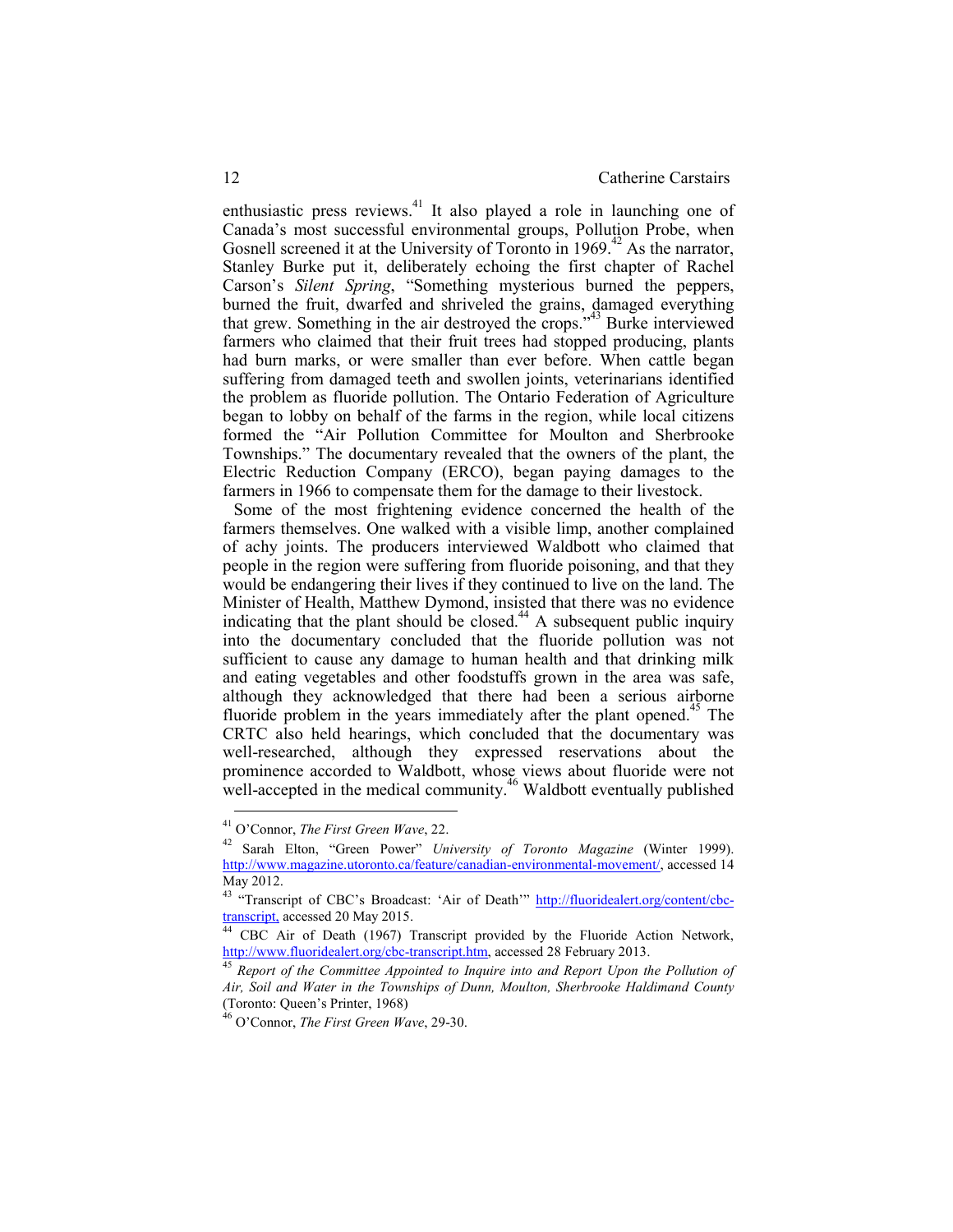the results of his research in *Fluoride: The Quarterly Journal of the International Society for Fluoride Research*, a journal that he edited. The International Society for Fluoride Research was a scientific society Waldbott had founded in 1968 to disseminate the results of antifluoridation research.<sup> $47$ </sup> According to his study, the people of the area were suffering from arthritis and from nasal and conjunctival disorders. The food consumed by two of his research subjects had much higher than normal values of fluoride.<sup>48</sup> While there was no consensus on the degree to which human health had been harmed in the region, the Dunnville controversy would become an important reference point for Canadian anti-fluoridationists in the years to come.

## **The Impact of the Environmental Critique on Fluoride Debates**

The growing awareness that fluoride was a bio-accumulator and an environmental pollutant would have a dramatic impact on fluoride debates in Canada. By the late 1960s most Canadian cities had already made their decisions about fluoridation. One exception was Montreal where the longstanding Mayor, Jean Drapeau (1954-7; 1960-86), was a fierce opponent on the grounds that it was a violation of civil liberties, and the debate had never really taken off. In January 1971, Claude Castonguay, the Minister of Health, announced that his department favoured the addition of fluoride to drinking waters, saying that it was better to prevent tooth decay than to hire dentists to fill cavities.<sup>49</sup> Because the fluoridation debates in Montreal took place relatively late compared to most of the country, they were deeply impacted by the growing environmental movement. Throughout the 1960s and 1970s, Canadians became aware of the growing problem of water pollution. A slew of articles pointed out that most Canadian cities, including Montreal, dumped vast quantities of raw sewage into surrounding waterways. There was growing awareness of the devastating consequences of mercury pollution, and of the disastrous impact that phosphate-based detergents were having on lakes across the

<sup>47</sup> Richard G. Foulkes, "Thirty-Five Years of Fluoride" *Fluoride* 35, 4 (2002), 213-227. Waldbott edited the journal until 1982 when he passed away. The editorship was then taken over by his wife, Edith Walbott who had previously edited the *National Fluoridation News*.

<sup>48</sup> G.L. Waldbott and V.A. Cecilioni, "'Neighborhood' Fluorosis" *Fluoride: International Society for Fluoride Research* 2 (October 1969), 206-123,

http://www.fluorideresearch.org/024/files/FJ1969\_v02\_n4\_p206-213.pdf, accessed February 28, 2013.

<sup>49</sup> "Castonguay asks fluoride boost," *The Gazette*, January 21, 1971, printed in Society to Overcome Pollution, *Water Fluoridation: The Human Diet and Environment* (Montreal: Society to Overcome Pollution, 1971).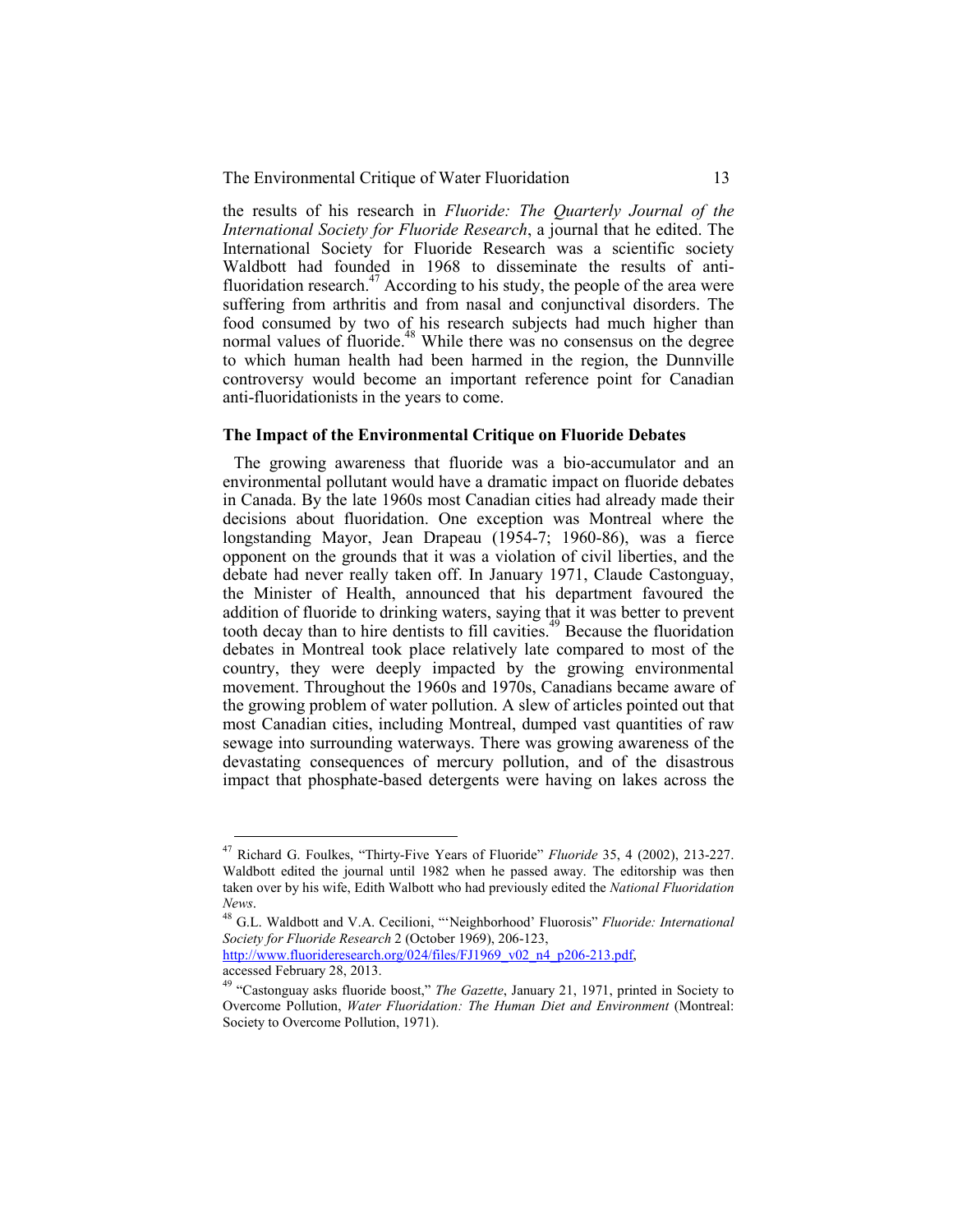country.<sup>50</sup> Environmental protection groups sprang up across the country.<sup>51</sup> Fluoride was never at the centre of these new environmental concerns. Pollution Probe, the leading environmental group in Toronto took no interest in water fluoridation, for example, despite being formed as a result of a showing of "Air of Death." But the environmental critique did affect the way people thought about fluoridation when it came up for debate.

One of the new environmental groups being formed was The Society to Overcome Pollution (STOP), established in Montreal in 1970. Carol Spindell Farkas, who had a master's in nutrition from Tuft's University and was married to Edward Farkas, an engineering professor at McGill, started STOP as part of her work as head of the social action committee at her local Unitarian Church. Using her kitchen as a lab, Farkas tested the phosphate content of 35 different detergents and circulated the information to consumers to persuade them to purchase detergents lower in phosphates.<sup>52</sup> She soon broadened out into other issues: in August 1970, STOP and its francophone equivalent (Société pour vaincre la pollution) established a kiosk at the Man and His World exhibition, showing where raw sewage was dumped into the St. Lawrence and other Montreal waterways. That fall, they arranged a guided bus tour for journalists to Montreal's most polluted sites for "Survival Day."<sup>53</sup> By the spring of 1971, STOP had 2000 members, a monthly newsletter and 24 school groups. That summer, they hired 22 university students who investigated air pollution, public transit and the pesticide content of foods.<sup>54</sup> Farkas herself prepared a report on *Water Fluoridation: The Human Diet and the Environment.* The report declared that the

 $\ddot{\phantom{a}}$ 

<sup>50</sup> Courtney Tower, "The People Vs. Pollution," *Maclean's Magazine*, January 1970, 1-3; Peter Desbarats, "Enough! Pollute me no more pollution," *Saturday Night*, October 1970, 16-70; Una Abrahamson, "Of Consuming Interest: Can we Have Clean Homes and Clean Lakes," *Chatelaine*, April 1970, 26. For more detail on the Montreal scene see: Michèle Dagenais, *Montréal et l'eau* (Montréal: Boréal, 2011), 186-196.

<sup>&</sup>lt;sup>51</sup> Jane E. Barr, "The Origins and Emergence of Quebec's Environmental Movement, 1970-1985" (MA Thesis, McGill University, 1995), 58; O'Connor, *Toronto the Green*; Jean-Guy Vallaincourt, "Deux nouveaux movement sociaux québécois: le movement pour le paix et le movement vert" in *Le Québec en jeu. Comprendre les grands défis*, eds. Gérard Daigle et Guy Rocher (Montréal: Les Presses de l'Université de Montreal, 1992), 791-807.

 $\frac{52 \text{ N}}{2}$  In Toronto, Pollution Probe did similar tests. Reed, "Let us heed the voice of youth."

<sup>53</sup> "Polluted area tour marks Survival Day," *Montreal Star*, October 15, 1970, n.p. Clipping in Personal Papers of Carol Farkas. The National Film Board made a film about STOP and Survival Day. National Film Board, *Persistent and Finagling* Dir. Michael Rubbo (Montreal: National Film Board, 1971).

<sup>54</sup> Barr, *The Origins and Emergence*, 91-4.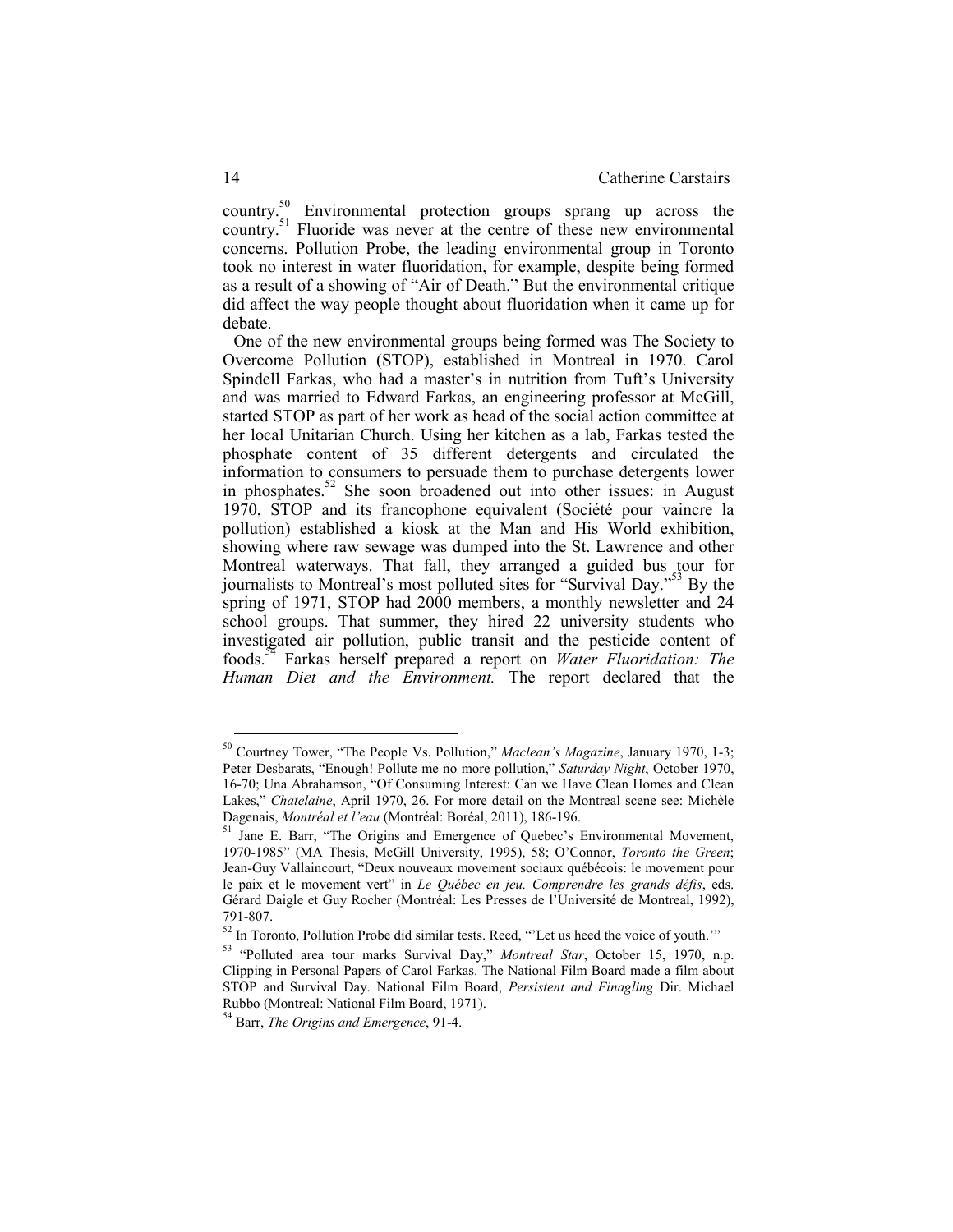"fluoridation of water supplies is an environmental issue."<sup>55</sup> In an oral interview, Farkas declared that she was not sure why she became interested in fluoride, but she thought that she had probably become aware of the possibility of fluoride toxicity because she had done previous research on tea which naturally contains large amounts of fluoride.<sup>5</sup>

STOP conceded that fluoridation would reduce cavities, but argued that there was no scientific agreement about what constituted a safe dose of fluoride. Farkas showed that Canadians might be getting more fluoride, especially from processed foods, than most previous studies had accounted for. Because fluoride, unlike chlorine, does not evaporate when heated, processed beverages, canned foods and other items often have significantly higher quantities of fluoride than artificially fluoridated water. The report also pointed out that people who ate large amounts of fish or tea (foods high in naturally occurring fluoride) often consumed large amounts of fluoride. Studies outside of North America had shown that even rather low levels of naturally occurring fluorides in the water had led to severe cases of skeletal fluorosis.<sup>57</sup> Farkas followed this up with a second report in 1973, in addition to publishing some of her work in scientific journals, including *Fluoride*, the journal edited by George Waldbott.<sup>58</sup> Like the research papers produced by John Marier and his colleagues at the National Research Council of Canada, Farkas' studies were carefully researched and written and free of the hyperbolic language favoured by people like Exner and Waldbott.

In 1975, the government of Quebec announced its intention to make water fluoridation mandatory throughout the province. La Société pour vaincre la pollution (SVP) requested a report on the environmental consequences of fluoridation. Le President du Conseil consultatif de l'environnement submitted this report in the summer of 1975. The first half of the report detailed the presence of fluorides in the environment. The second part examined the effects that water fluoridation would have on people, animals and plants. Citing the research of Marier and Rose, the Conseil Consultatif expressed concern that the amount of fluoride being consumed was increasing because most processed foods were prepared using fluoridated water. They also pointed to a study in Japan that showed

<sup>55</sup> Society to Overcome Pollution, *Water Fluoridation: The Human Diet and Environment* (Montreal: Society to Overcome Pollution, 1971), 1.

<sup>56</sup> Interview with Carol Farkas, June 27, 2012.

<sup>57</sup> Society to Overcome Pollution, *Water Fluoridation*, 19.

<sup>58</sup> C.S. Farkas and Edward Farkas, "Potential effect of food processing on the fluoride content of infant foods," *The Science of the Total Environment* 2, 4 (July 1974): 399-405; C.S. Farkas, "Total Fluoride Intake and Fluoride Content of Common Foods – a Review," *Fluoride* 8, 2 (April 1975): 98-104; C.S. Farkas, "Potential Fluoride Intake of Northern Canadian Indians," *Fluoride* 10, 3 (July 1977): 137-40.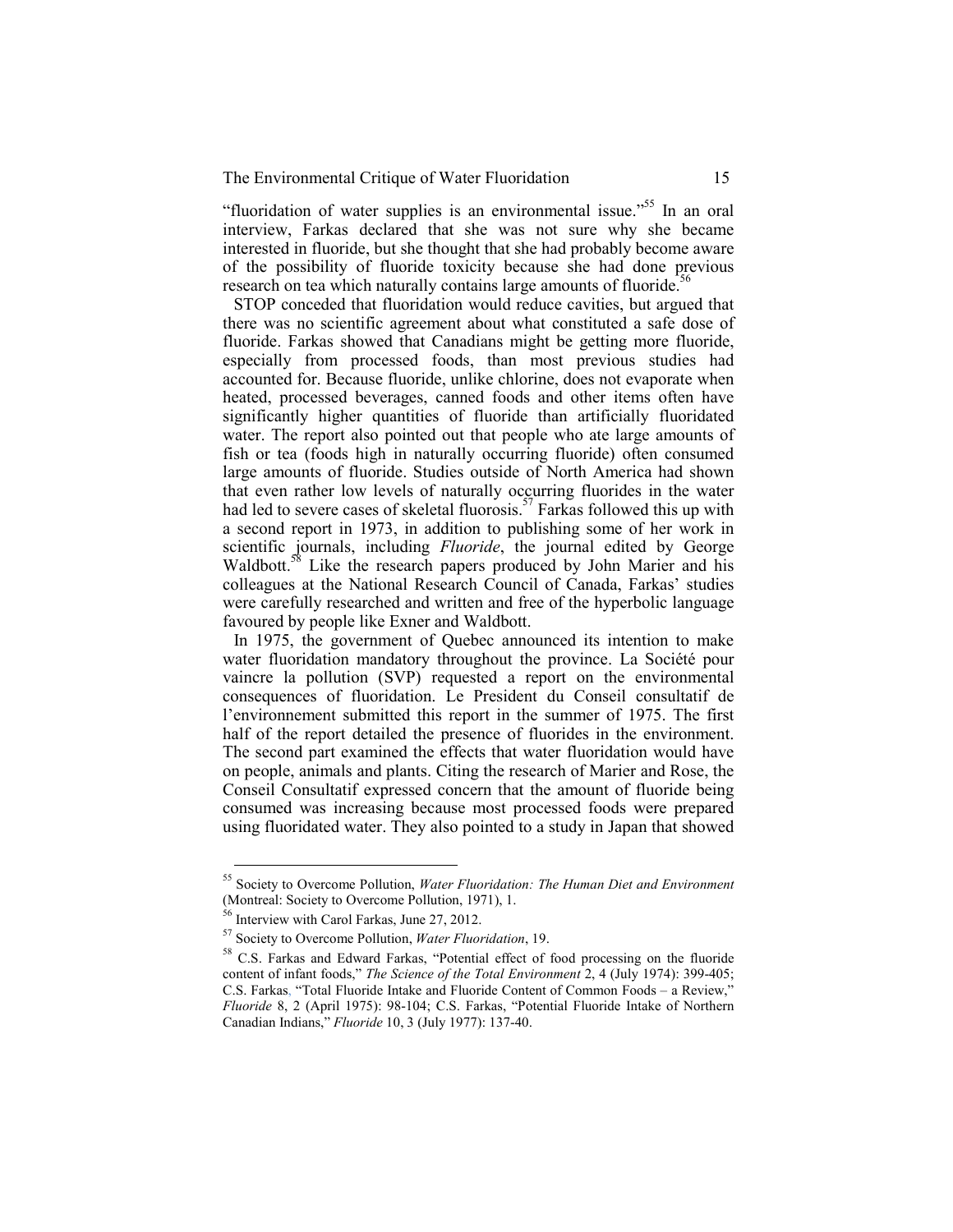fluorides accumulating in vegetables on account of the increased use of phosphate fertilizers. They recommended that more research was required before Quebec moved ahead with water fluoridation.<sup>59</sup> SVP was not the only opponent of fluoridation in Montreal. Opposition also came from within the health food movement. In 1975, the well-known Quebec naturopath, Jean-Marc Brunet, became the leader of the Le Front Commun Contre la Fluoration, which began publishing a newsletter, *La Fluoration en Question.* 

Brunet had become interested in fluoride several years earlier. A prolific writer and organizer, he founded Le Mouvement Naturiste Social in 1966, with the goal of regenerating Quebec society through the principles of "le naturisme." His first book *La Réforme Naturiste* (1969) condemned food additives, modern pharmaceuticals, air pollution and fluoride for making Quebecers weak and sickly. $60$  In the early 1970s, thousands of people attended annual weekend conferences sponsored by the MNS, and Brunet claimed that the organization had  $100,000$  members.<sup>61</sup> He published *Dossier Fluor* in 1972. He argued that the aluminum industry was promoting fluoridation to get rid of a toxic waste product and that fluoridation caused cancer, bone loss, kidney problems, "mongolism," memory loss and allergic reactions. His work had more in common with anti-fluoride critiques put forward by health food storeowners and *National Fluoridation News* in the 1950s and early 1960s than it did with the sophisticated scientific work of John Marier, Dyson Rose and Carol Spindell Farkas.

When the Parti Quebecois assumed power in 1976, they suspended the legislation mandating fluoridation. They also asked the Conseil consultatif de l'environnement to produce another report. In 1979, the Conseil consultatif advised that the ecological consequences of artificially fluoridated water had not been sufficiently studied and that there was reason to be concerned about fluoride accumulation in the food chain and the possible interaction of fluoride with other pollutants. They included a chapter on the industrial release of airborne fluorides, which was of particularly concern in Quebec, which was an important centre for aluminum production (more than 50% of all fluoride emissions in Canada took place in Quebec.) They recommended that water fluoridation be

<sup>59</sup> Conseil consultatif de l'environnement, *Conséquences écologiques de la fluoruration de l'eau au Quebec* (Québec: Conseil consultatif de l'environnement, 1975).

<sup>60</sup> Brunet, *La réforme naturiste* (Montréal : Éditions du Jour, 1969), 11-14.

<sup>61</sup> Clipping from *Le Journal de Montréal,* 17 mars 1973. Bibliothèque et Archives nationales du Québec, Montréal, Fonds Jean Marc Brunet, Box 1 File 26A ; Daniel Pinard, « Le Combat Naturix », *Le Magazine Maclean,* October 1974, 22, 50-1, 57-8.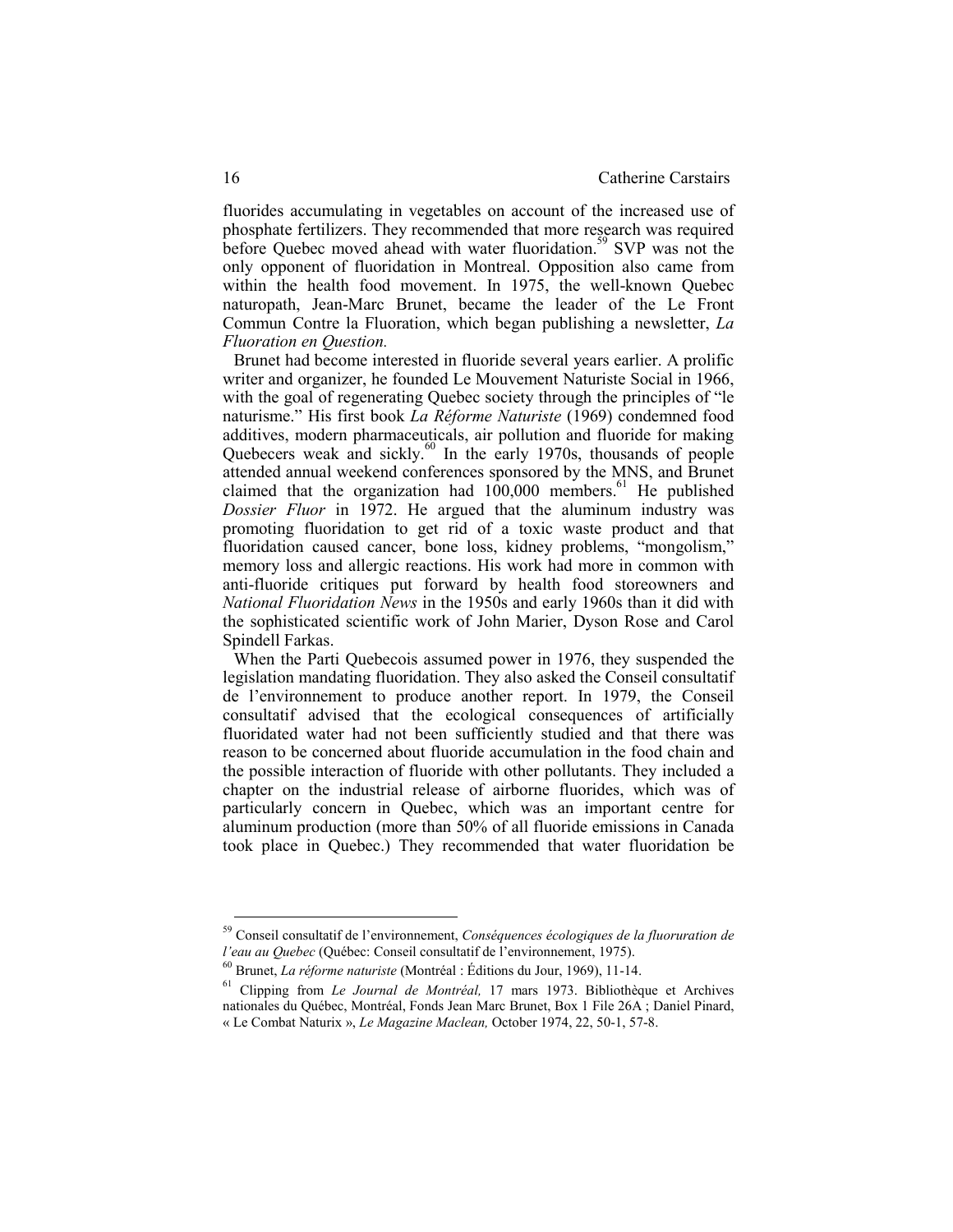permanently halted. $^{62}$  As a result, the legislation mandating compulsory fluoridation remained suspended.

Other fluoride debates became more environmentally-oriented in the 1970s as well. The city of Guelph voted on and soundly defeated fluoridation in 1964 but environmental issues played little role in this campaign. In 1972, when fluoridation came up for debate once again, it was overwhelmingly defeated: 75.1% of people voted against it. Geographer Paul Bircham conducted a survey with 128 respondents. Fifty three percent of people who voted against fluoridation said that they had done so because it would affect the purity of Guelph's water supply. Unusually for southern Ontario, Guelph's water supply is drawn from an underground aquifer, the Arkell Spring, and Guelphites have long been proud of their water supply, likely contributing to the strong feelings against fluoridation in this city.

The environmental critique was also having an impact in the United States. In 1973, Edward Groth III, finished his dissertation on air pollution and water fluoridation under the supervision of Paul Ehrlich. Ehrlich was the author of bestselling *Population Bomb* (1968), which drew attention to world population growth as an environmental issue. Groth concluded insufficient research had been done on the safety of water fluoridation and expressed concern that the voices of anti-fluoridation scientists had been repressed. He pointed out that the ecological consequences of fluoridation might be substantial, arguing that airborne fluorides had done significant damage to livestock and that very few studies had shown the impact of fluoridation on waterways or on freshwater food chains.<sup>64</sup> While his dissertation was never published, Groth would go on to have a prominent career as a staff officer at the Environmental Studies Board at the National Research Council and later as a Senior Scientist at the Consumer's Union (the publisher of *Consumer Reports*). He published occasional antifluoridation articles and became a revered and respected voice within the anti-fluoridation movement.<sup>65</sup> A less prominent anti-fluoridationist with an environmental critique was Elise Jerard, the Chairman of the

 $62$  Report prepared for the Minister of the Environment by the Advisory Committee on the Fluoridation of Water Supplies, *Fluorides, Fluoridation and Environmental Quality*  (Sainte Foy: Québec, 1979)

<sup>63</sup> Paul Bircham, "An Investigation of a Public Resource Management Decision: Stalking the Fluroidation Paradox," (MA Thesis, University of Waterloo, 1982).

<sup>64</sup> Edward Groth III*,* "Two Issue of Science and Public Policy: Air Pollution Control in the San Francisco Bay Area and Fluoridation of Community Water Supplies," (PhD Dissertation, Stanford University, 1973), 377-81.

<sup>65</sup> Edward Groth, "Fluoride Pollution," *Environment: Science and Policy for Sustainable Development* 17, 3 (April/May 1975): 29-38. Brian Martin had Groth provide an appendix to his book: *Scientific Knowledge in Controversy: The Social Dynamics of the Fluoride Debate* (Albany: State University of New York Press, 1991).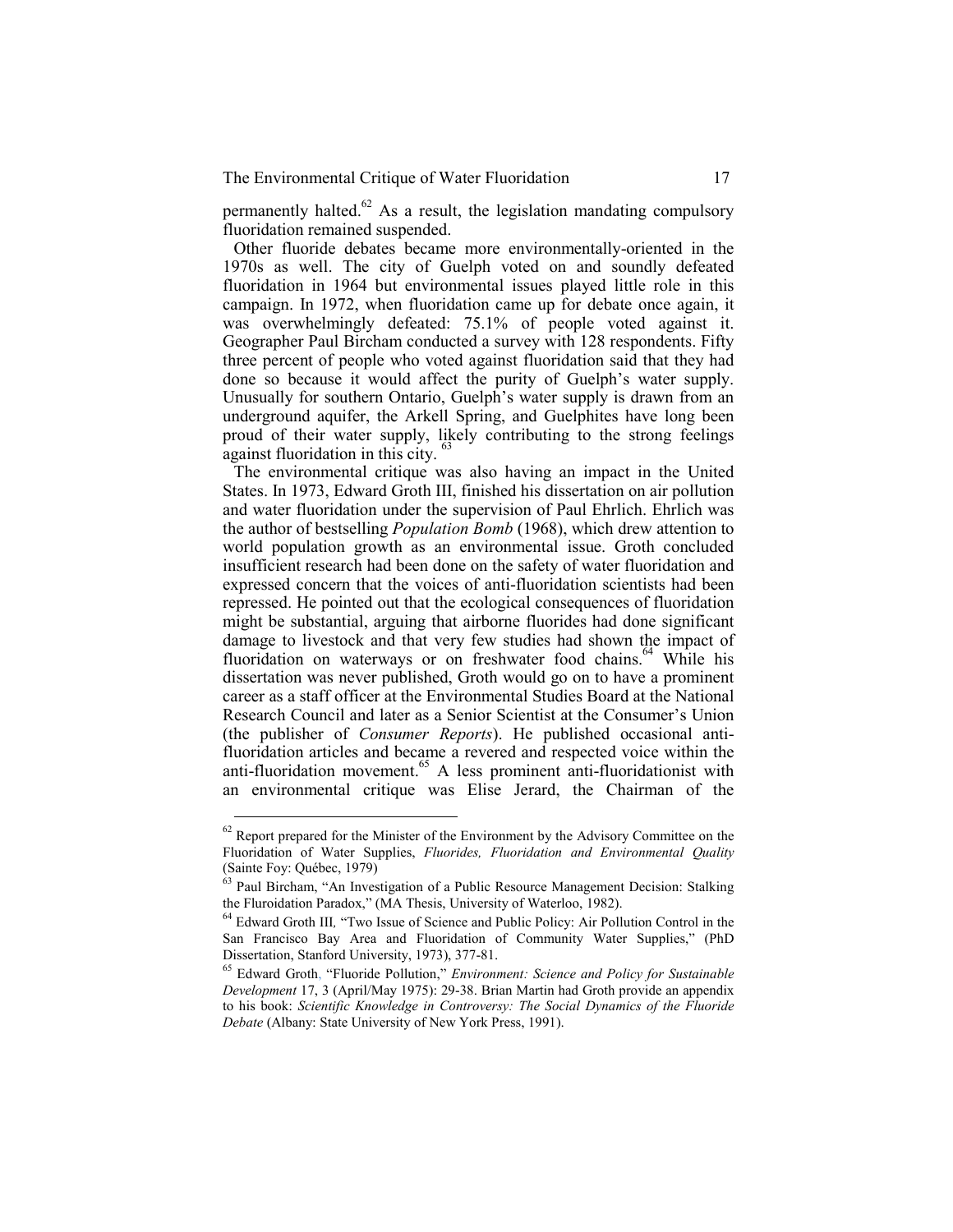Independent Phi Beta Kappa Environmental Study Group, and a member of the scientific advisory board of the Environmental Defense Fund. The Independent Phi Beta Kappa Environmental Study Group also campaigned against nuclear power and the use of DES. In addition to publishing articles about fluoride accumulation in scientific journals, she published a volume of anti-fluoride material, called *Fluoride: The Case of the Protected Pollutant*. The contents included letters testifying to fluoride's allergic potential to scientific papers by Marier and Rose.<sup>6</sup>

The environmental critique of water fluoridation made an antifluoridation stance more scientifically respectable at a time of growing concern about the accumulation of cancer-causing food additives and industrial pollutants in our food and water. In the 1950s and 60s, journalists, editorialists and academics often criticized anti-fluoridationists for being ignorant and anti-scientific. A wide body of literature in the 1950s and 60s showed that people who voted against fluoridation were more likely to have lower incomes and lower levels of education than people who voted in favour of fluoridation.<sup>67</sup> Leading dentists and doctors promoting fluoridation insisted that there were no reasonable opponents of fluoridation. People like George Waldbott found it difficult to publish their anti-fluoridation research in medical journals although whether this reflected widespread bias as Waldbott believed, or whether it reflected the poor methodology of some of his studies is hard to know. By contrast, the research of John Marier, Dyson Rose, Carol Spindell Farkas, Edward Groth and others was detailed and sophisticated. They appear to have had no problem getting their work published in respectable journals that were concerned, not with medicine and dentistry, which had been the location of much of the fluoride research, but in journals of nutrition and environmental science. Their work also received positive media reports.<sup>88</sup>

The environmental critique transformed the fluoride debate. Long-term fluoride opponents quickly adopted it: Waldbott's *Fluoridation: The Great Dilemma*, published in 1978, would begin with a chapter on environmental diseases, expand into a discussion of fluoride use in industry, and discuss the problem of the accumulation of fluoride.<sup>8</sup>

<sup>66</sup> Elise Jerard, *The Case of the Protected Pollutant* (International Scientific Societies, 1968); Elise Jerard and J.B. Patrick, "The Summing of Fluoride Exposures," *Environmental Studies* 4 (1973): 141-155.

 $67$  William A. Gamson and Peter H. Irons, "Community Characteristics and Fluoridation Outcome," *Journal of Social Issues* 17, 4 (1961): 66-74.

<sup>&</sup>lt;sup>68</sup> Lear, "Documenting the Case Against Fluoridation"; "Fluoride overexposure possible, NRC says," *Globe and Mail,* February 16, 1972, 1; Jack Anderson, "Into Fluoride's Effects," *Lexington Dispatch*, July 17, 1974, 28. (This article was widely reprinted in newspapers across the US).

<sup>69</sup> George L. Waldbott in collaboration with Albert W. Burgstahler and H. Lewis McKinney, *Fluoridation: The Great Dilemma* (Lawrence, Kansas: Coronado Press, 1978).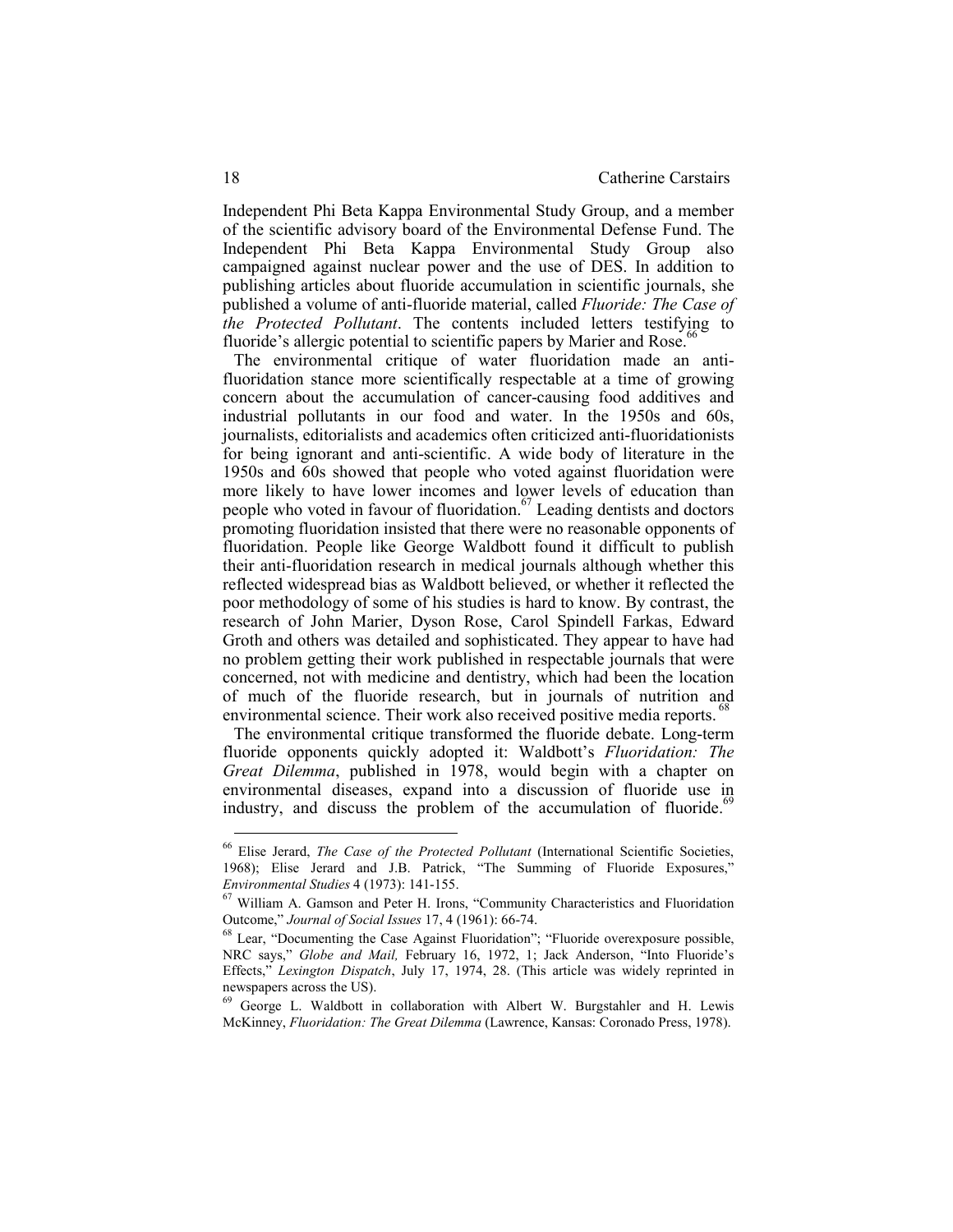Another 1970s book, *Fluoridation and Truth Decay*, put fluoride pollution front and centre.<sup>70</sup> More recently, Christopher Bryson's *Fluoride Deception* (2004) argues that fluoridation was promoted by firms like the Aluminum Company of America to cover up the significant environmental damage caused by airborne fluorides, and the role of fluorides in building nuclear weapons, by emphasizing their dental benefits.<sup>71</sup> Another recent anti-fluoridation book is entitled: *The case against fluoride: how hazardous waste ended up in our drinking water*  and the bad science and powerful politics that keep it there (2010).<sup>4</sup> While these books have had little impact outside of the anti-fluoride community, the environmental critique has played an important role in recent referendums. The website of WaterlooWatch, the leading group opposing water fluoridation in that city announces "Do you want these toxins in your water? Why can't water just be water?"<sup>73</sup> In Quebec, the mayor, who supported fluoridation, accused the political party Renouveau municipal of "ecoterrorism" when they voted to end fluoridation in that city in  $2008$ .<sup>74</sup> Action Fluor Quebec has made environmental issues a centerpiece of their criticism of fluoridation and a large number of environmental groups (including les AmiEs de la Terre de Quebec and SVP) are members of the Le front common pour une eau saine.<sup>15</sup> In Calgary, the anti-fluoride debate was spearheaded by Councilwoman Druh Farrell, who is best known for her support of cycling, transit, recycling and sustainable urban growth.<sup>7</sup>

<sup>70</sup> Gladys Caldwell and Philip E. Zanfagna, *Fluoride and Truth Decay* (La Crescenta, CA: Top-Ecol Press, 1974).

<sup>71</sup> Christopher Bryson, *The Fluoride Deception* (New York: Seven Stories Press, 2004).

<sup>72</sup> Paul Connett, James Beck and HS Micklem, *The Case Against Fluoride: How Hazardous Waste Ended Up in Our Drinking Water and the Bad Science and Powerful Politics that Keep it There* (White River Junction, VT: Chelsea Green Publishing Company, 2010).

<sup>&</sup>lt;sup>73</sup> Waterloo Watch http://www.waterloowatch.com/index.html, accessed 16 May 2012.

<sup>74</sup> "Fluoration de l'eau à Québec et à Lévis: le débat ne sera pas relancé," *Le Soleil,* January 22, 2011. http://www.lapresse.ca/le-soleil/actualites/la-capitale/201101/21/01- 4362666-fluoration-de-leau-a-quebec-et-a-levis-le-debat-ne-sera-pas-relance.php, accessed 28 February 2013.

<sup>&</sup>lt;sup>75</sup> "Action Fluor Quebec", http://www.qve.qc.ca/afq/, accessed May 23, 2012; "Le front commun pour une eau saine", http://www.qve.qc.ca/afq/Articles/FCES-Pourquoi-douterde-la-fluoration.htm, accessed 23 May 2012.

 $\frac{76}{76}$  "Calgary Removing Fluoride from Water Supply", 8 February 2011 http://www.cbc.ca/news/canada/calgary/story/2011/02/08/calgary-fluoride-city-watersupply-removal.html, accessed 23 May 2012. For more on Druh Farrell see: http://www.calgary.ca/Aldermen/Pages/Ward-Offices/Ward-7/Ward-7-bio.aspx, accessed 23 May 2012.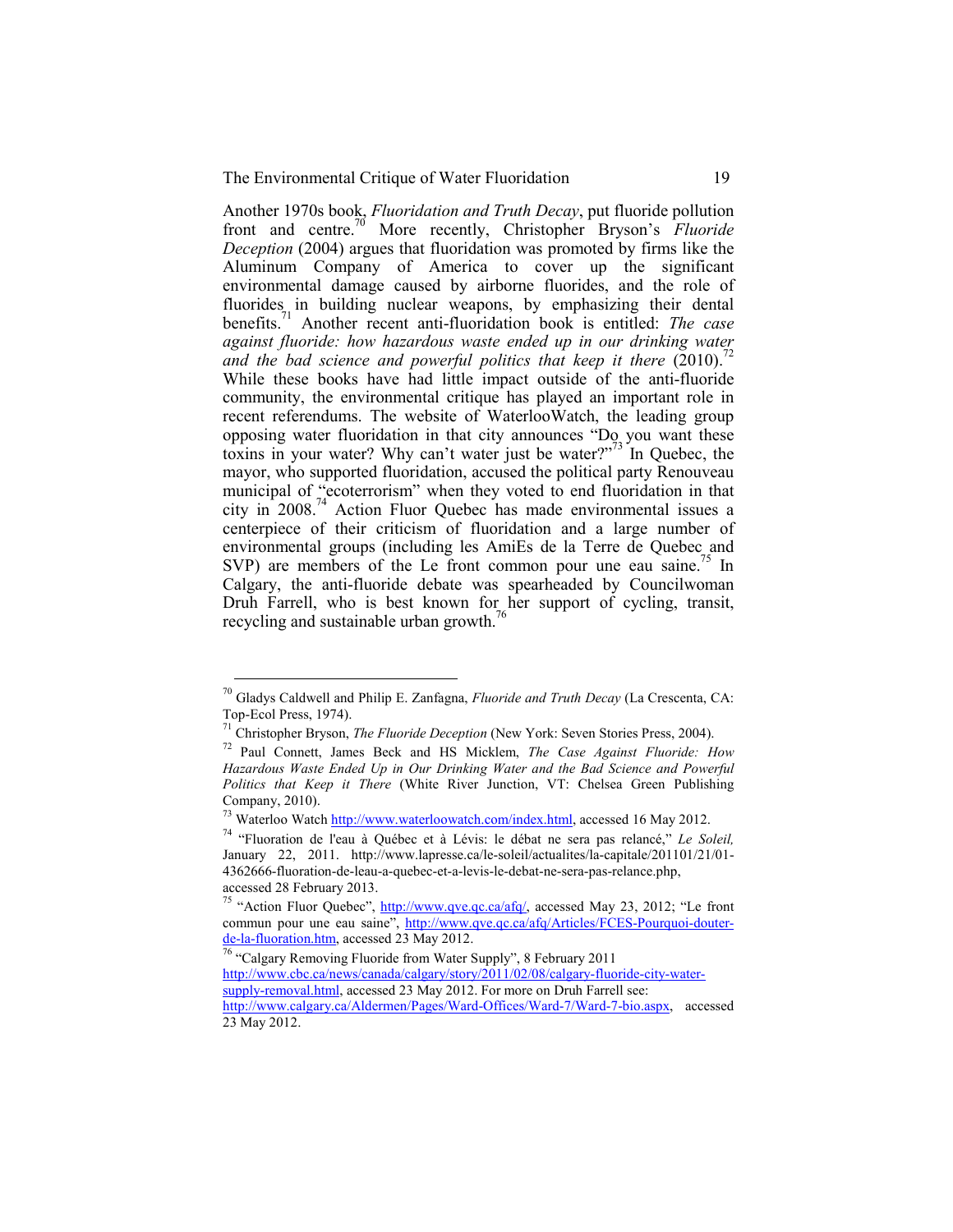#### **Conclusion**

During the 1970s, as North Americans became increasingly aware of the chemicals in their food and the pollutants in their water, they began to think about water fluoridation in new ways. From the very beginning, there had been significant opposition to water fluoridation on the grounds that it forced people to take a medicine against their will or that it might have health effects that were as yet unknown. Among anti-fluoride activists, there was an awareness that fluoride was also an industrial pollutant, and a strong suspicion that big businesses including ALCOA and the "sugar trust" had their own reasons for promoting fluoride. Many fluoride activists were also active in the nascent health food movement and were concerned about food additives and pesticide use. But it was rare for anti-fluoride activists to talk in terms of the accumulation of fluoride in the environment. In the late 1960s and early 1970s, this began to change. Researchers with backgrounds in nutrition and industrial hygiene/environmental science began to interest themselves in fluoride research, producing powerful studies that suggested that there was reason to be concerned about the amount of fluoride consumed in fluoridated communities. The high quality of their research, their insistence that they had no quarrel with the proposition that fluoridation had a beneficial impact on children's dental health, ultimately changed the terms of the fluoride debate. Today, the study of water fluoridation and its effects on health has become a complex, interdisciplinary field with few easy answers. Slowly, even dentists and public health physicians, who were the fiercest proponents of fluoridation, have come to acknowledge the complexity of the issue. For members of the public, deciding whether or not their water should be fluoridated has become even more complicated.

Since the 1970s, cities across Canada have decided to stop fluoridating. This has to do with growing environmental awareness among Canadians who are increasingly skeptical about adding "chemicals" to the water supply and ever more suspicious of the doctors and dentists who reassure them that fluoride is perfectly safe. Perhaps even more significantly, public health officials are beginning to take the environmental critique seriously. In 2010, Health Canada recommended that communities that fluoride their water reduce the dose slightly in order to prevent dental fluorosis and other potential health problems caused by consuming too much fluoride. In doing so, they followed the lead of researchers like Marier and Farkas by taking into account the total body burden of fluoride.<sup> $\prime\prime$ </sup> Indeed, this approach has become the norm in large-scale

<sup>77</sup> Health Canada, *Guidelines for Canadian Drinking Water Quality: Guideline Technical Document – Fluoride,* December 2010, http://www.hc-sc.gc.ca/ewh-semt/pubs/watereau/2011-fluoride-fluorure/index-eng.php#a913, accessed 27 February 2013.